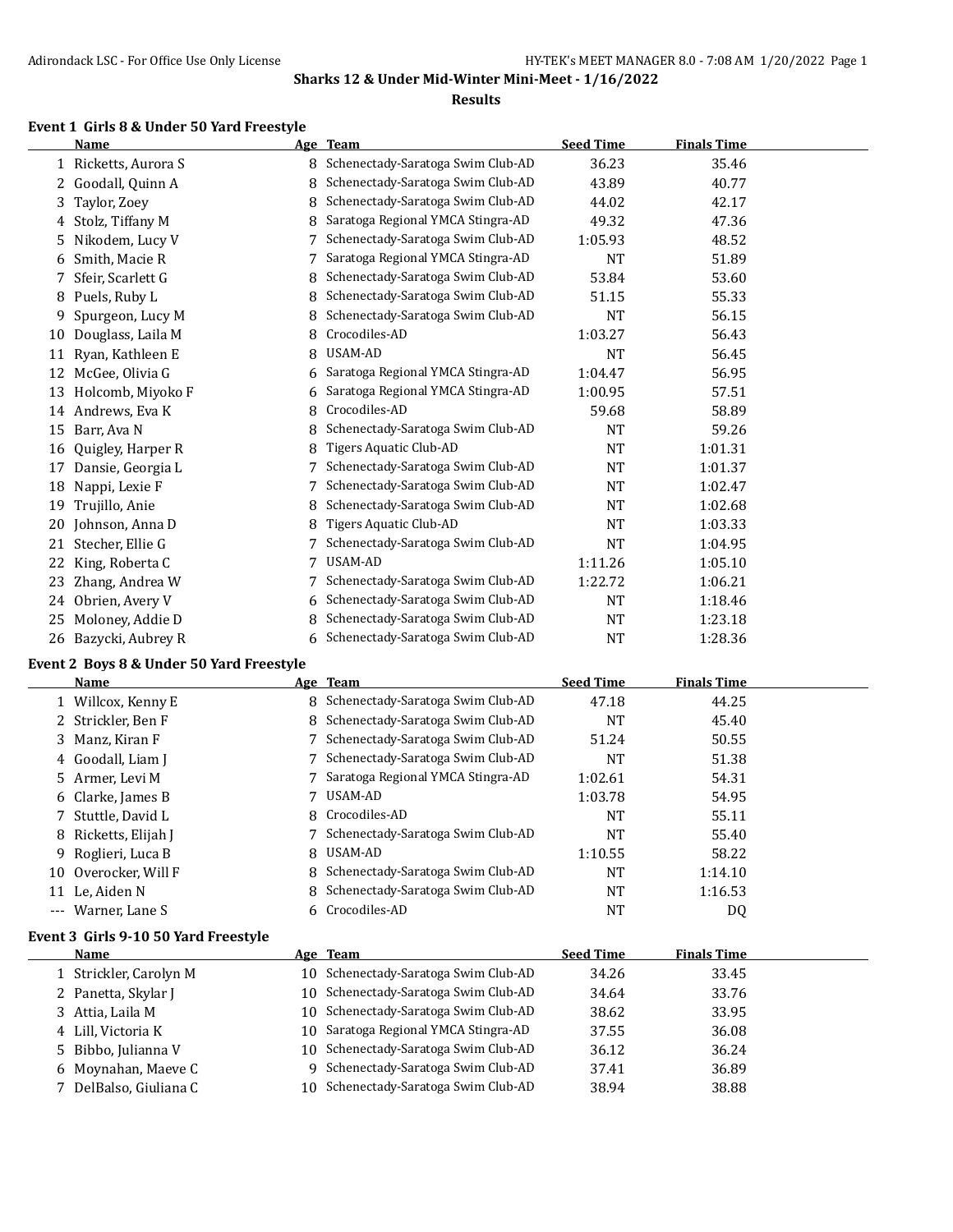#### **Results**

# **(Event 3 Girls 9-10 50 Yard Freestyle)**

|    | <b>Name</b>                                 |    | Age Team                          | <b>Seed Time</b> | <b>Finals Time</b> |  |
|----|---------------------------------------------|----|-----------------------------------|------------------|--------------------|--|
| 8  | Tobrocke, Alexandra M                       | 10 | Saratoga Regional YMCA Stingra-AD | 38.53            | 39.10              |  |
| 9  | Park, Chloe S                               | 10 | Schenectady-Saratoga Swim Club-AD | 39.53            | 39.20              |  |
| 10 | Windelspecht, Juliana G                     | 10 | Saratoga Regional YMCA Stingra-AD | 41.60            | 39.70              |  |
| 11 | Watson, Emma R                              | 10 | Saratoga Regional YMCA Stingra-AD | 49.41            | 40.41              |  |
| 12 | Branco, Ada M                               | 10 | Saratoga Regional YMCA Stingra-AD | 43.05            | 42.06              |  |
| 13 | Kelly, Teagan M                             | 10 | Crocodiles-AD                     | <b>NT</b>        | 42.07              |  |
| 14 | Craig, Kylie A                              | 9  | Schenectady-Saratoga Swim Club-AD | 47.88            | 44.84              |  |
| 15 | Feeney, Lauren J                            | 9  | Schenectady-Saratoga Swim Club-AD | <b>NT</b>        | 45.07              |  |
| 16 | Goodall, Reagan E                           | 9  | Schenectady-Saratoga Swim Club-AD | 44.94            | 45.12              |  |
| 17 | Nikodem, Lily S                             | 9  | Schenectady-Saratoga Swim Club-AD | 42.57            | 45.18              |  |
| 18 | Lofink, Ella F                              | 9  | Schenectady-Saratoga Swim Club-AD | 45.41            | 45.19              |  |
| 19 | Millouras, JoJo L                           | 10 | Tigers Aquatic Club-AD            | <b>NT</b>        | 45.64              |  |
| 20 | Huettner, Alexa R                           | 10 | Schenectady-Saratoga Swim Club-AD | 46.90            | 45.96              |  |
| 21 | Spurgeon, Maizey E                          | 10 | Schenectady-Saratoga Swim Club-AD | 46.20            | 46.03              |  |
| 22 | Marchese, Giovanna E                        | 9  | Schenectady-Saratoga Swim Club-AD | 42.63            | 46.16              |  |
| 23 | Yates, Fiona C                              | 10 | Schenectady-Saratoga Swim Club-AD | 59.63            | 47.09              |  |
| 24 | Almy, Paitynn A                             | 9  | Saratoga Regional YMCA Stingra-AD | 51.96            | 47.18              |  |
| 25 | Trautner, Dory D                            | 10 | Saratoga Regional YMCA Stingra-AD | 49.88            | 47.68              |  |
| 26 | Titova-Chiaravalle, Amiya E                 | 10 | Schenectady-Saratoga Swim Club-AD | 46.91            | 49.00              |  |
| 27 | Evanchuk, Elizabeth M                       | 10 | Saratoga Regional YMCA Stingra-AD | <b>NT</b>        | 50.51              |  |
| 28 | Weinlein, Addy I                            | 9  | Schenectady-Saratoga Swim Club-AD | 47.98            | 51.49              |  |
| 29 | Cerruto, Valerie L                          |    | 10 Crocodiles-AD                  | <b>NT</b>        | 1:02.27            |  |
| 30 | Regan, Iris M                               | 9  | Schenectady-Saratoga Swim Club-AD | <b>NT</b>        | 1:24.32            |  |
|    | Event $A$ , Deve $0, 10$ EQ Vand Energy leg |    |                                   |                  |                    |  |

# **Event 4 Boys 9-10 50 Yard Freestyle**

|    | Name               |    | Age Team                          | <b>Seed Time</b> | <b>Finals Time</b> |
|----|--------------------|----|-----------------------------------|------------------|--------------------|
| 1  | Konnor, Cameron C  | 9  | Schenectady-Saratoga Swim Club-AD | 36.36            | 32.72              |
| 2  | Basile, Nicholas J | 10 | Schenectady-Saratoga Swim Club-AD | 34.57            | 33.26              |
| 3  | Campbell, JT T     | 10 | USAM-AD                           | 34.15            | 33.73              |
| 4  | Fay, Ben M         | 10 | Schenectady-Saratoga Swim Club-AD | 34.16            | 34.63              |
| 5. | Schwenker, Will H  | 10 | Schenectady-Saratoga Swim Club-AD | 35.98            | 35.62              |
| 6  | Bernad, Jack C     | 10 | Schenectady-Saratoga Swim Club-AD | 37.14            | 36.10              |
| 7  | Lucas, Daniel M    | 10 | Schenectady-Saratoga Swim Club-AD | 37.11            | 37.72              |
| 8  | Watson, Coleman G  | 9  | Crocodiles-AD                     | 42.05            | 38.06              |
| 9  | Muldner, Mitch J   | 9  | Schenectady-Saratoga Swim Club-AD | 40.31            | 40.40              |
| 10 | Zhang, Jason       | 10 | Schenectady-Saratoga Swim Club-AD | 41.52            | 41.88              |
| 11 | Gaylord, Calvin K  | 9  | Schenectady-Saratoga Swim Club-AD | 45.00            | 42.89              |
| 12 | Manning, Jack K    | 10 | Saratoga Regional YMCA Stingra-AD | 45.70            | 44.82              |
| 13 | Mainoo, Nevin K    | 9  | Schenectady-Saratoga Swim Club-AD | <b>NT</b>        | 45.33              |
| 14 | Nappi, Luke M      | 9  | Schenectady-Saratoga Swim Club-AD | 46.70            | 45.67              |
| 15 | Sabate, Marc F     | 10 | Saratoga Regional YMCA Stingra-AD | 51.05            | 46.52              |
| 16 | Einarsson, Alex M  | 10 | Schenectady-Saratoga Swim Club-AD | <b>NT</b>        | 47.57              |
| 17 | Rosko, Parker B    | 10 | Saratoga Regional YMCA Stingra-AD | 55.56            | 48.75              |
| 18 | Lundin, Blake R    | 9  | Schenectady-Saratoga Swim Club-AD | NT               | 49.41              |
| 19 | Zito, Thomas A     | 10 | Schenectady-Saratoga Swim Club-AD | <b>NT</b>        | 50.00              |
| 20 | Kardos, Harry R    | 10 | Schenectady-Saratoga Swim Club-AD | 53.01            | 53.90              |
| 21 | Zhang, Wilson      | 9  | Schenectady-Saratoga Swim Club-AD | <b>NT</b>        | 1:01.89            |
| 22 | Williams, Aidan C  | 9  | Schenectady-Saratoga Swim Club-AD | <b>NT</b>        | 1:03.97            |
| 23 | Le, Preston N      | 9  | Schenectady-Saratoga Swim Club-AD | NT               | 1:17.30            |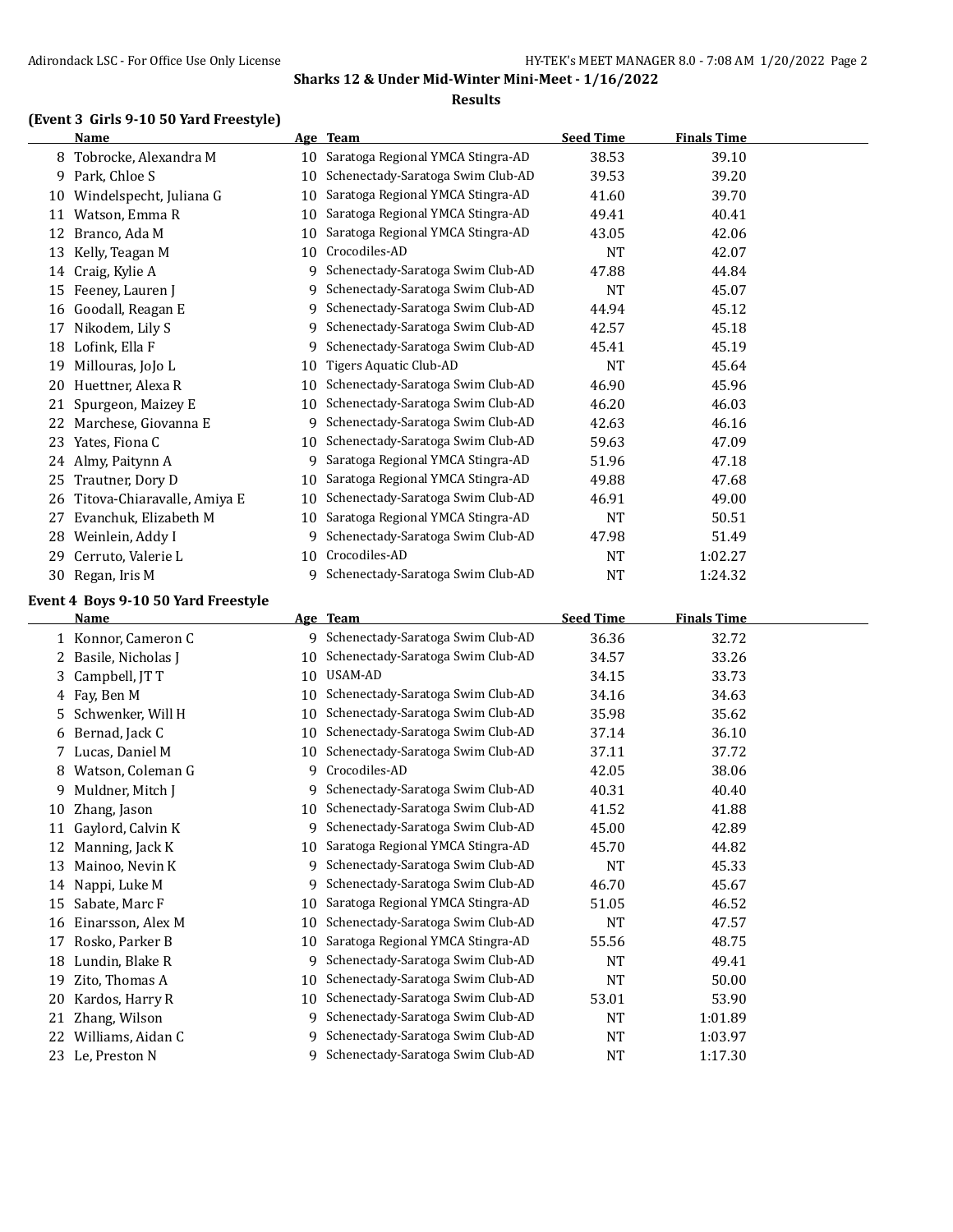**Results**

|       | Event 5 Girls 8 & Under 25 Yard Butterfly        |    |                                                      |                    |                    |  |
|-------|--------------------------------------------------|----|------------------------------------------------------|--------------------|--------------------|--|
|       | Name                                             |    | Age Team                                             | <b>Seed Time</b>   | <b>Finals Time</b> |  |
|       | 1 Ricketts, Aurora S                             |    | 8 Schenectady-Saratoga Swim Club-AD                  | 20.44              | 20.32              |  |
| 2     | Cronin, Julia M                                  | 8  | USAM-AD                                              | 27.98              | 27.85              |  |
| 3     | Stolz, Tiffany M                                 | 8  | Saratoga Regional YMCA Stingra-AD                    | <b>NT</b>          | 30.76              |  |
| 4     | Nappi, Lexie F                                   |    | Schenectady-Saratoga Swim Club-AD                    | <b>NT</b>          | 34.11              |  |
| 5     | Holcomb, Miyoko F                                |    | Saratoga Regional YMCA Stingra-AD                    | <b>NT</b>          | 34.14              |  |
|       | Johnson, Anna D                                  |    | <b>Tigers Aquatic Club-AD</b>                        | <b>NT</b>          | DQ                 |  |
| $---$ | Puels, Ruby L                                    | 8  | Schenectady-Saratoga Swim Club-AD                    | 24.15              | DQ                 |  |
|       | Event 6 Boys 8 & Under 25 Yard Butterfly<br>Name |    | Age Team                                             | <b>Seed Time</b>   | <b>Finals Time</b> |  |
|       |                                                  |    | 8 Tigers Aquatic Club-AD                             | <b>NT</b>          | 26.56              |  |
|       | 1 Krzywonos, Peter N                             | 7  | <b>USAM-AD</b>                                       | <b>NT</b>          |                    |  |
|       | Clarke, James B                                  | 8  | Crocodiles-AD                                        |                    | DQ                 |  |
| $---$ | Stuttle, David L                                 |    |                                                      | <b>NT</b>          | DQ                 |  |
|       | Event 7 Girls 9-10 50 Yard Butterfly             |    |                                                      |                    |                    |  |
|       | Name                                             |    | Age Team                                             | <b>Seed Time</b>   | <b>Finals Time</b> |  |
|       | 1 Moynahan, Maeve C                              |    | 9 Schenectady-Saratoga Swim Club-AD                  | 42.27              | 42.73              |  |
|       | 2 Craig, Kylie A                                 |    | 9 Schenectady-Saratoga Swim Club-AD                  | 54.00              | 56.82              |  |
| 3     | Windelspecht, Juliana G                          |    | 10 Saratoga Regional YMCA Stingra-AD                 | <b>NT</b>          | 1:02.89            |  |
| 4     | Goodall, Reagan E                                |    | 9 Schenectady-Saratoga Swim Club-AD                  | <b>NT</b>          | 1:06.93            |  |
| 5     | Nikodem, Lily S                                  |    | 9 Schenectady-Saratoga Swim Club-AD                  | 1:09.63            | 1:11.55            |  |
|       | Lofink, Ella F                                   | 9  | Schenectady-Saratoga Swim Club-AD                    | 59.90              | DQ                 |  |
|       | Cerruto, Valerie L                               | 10 | Crocodiles-AD                                        | <b>NT</b>          | DQ                 |  |
| $---$ | Millouras, JoJo L                                |    | 10 Tigers Aquatic Club-AD                            | <b>NT</b>          | DQ                 |  |
|       | Event 8 Boys 9-10 50 Yard Butterfly              |    |                                                      |                    |                    |  |
|       | Name                                             |    | Age Team                                             | <b>Seed Time</b>   | <b>Finals Time</b> |  |
|       | 1 Fay, Ben M                                     |    | 10 Schenectady-Saratoga Swim Club-AD                 | 40.91              | 37.84              |  |
|       | 2 Konnor, Cameron C                              |    | 9 Schenectady-Saratoga Swim Club-AD                  | <b>NT</b>          | 38.42              |  |
| 3     | Schwenker, Will H                                |    | 10 Schenectady-Saratoga Swim Club-AD                 | 43.87              | 39.65              |  |
|       | 4 Bernad, Jack C                                 |    | 10 Schenectady-Saratoga Swim Club-AD                 | 40.99              | 39.91              |  |
| 5     | Basile, Nicholas J                               |    | 10 Schenectady-Saratoga Swim Club-AD                 | 44.79              | 41.21              |  |
| 6     | Lucas, Daniel M                                  |    | 10 Schenectady-Saratoga Swim Club-AD                 | 51.86              | 54.64              |  |
|       | Watson, Coleman G                                |    | 9 Crocodiles-AD                                      | <b>NT</b>          | DQ                 |  |
|       | Zhang, Wilson                                    |    | 9 Schenectady-Saratoga Swim Club-AD                  | <b>NT</b>          | DQ                 |  |
| $---$ | Nappi, Luke M                                    |    | 9 Schenectady-Saratoga Swim Club-AD                  | <b>NT</b>          | DQ                 |  |
|       | Event 9 Girls 8 & Under 25 Yard Backstroke       |    |                                                      |                    |                    |  |
|       | <b>Name</b>                                      |    | Age Team                                             | <b>Seed Time</b>   | <b>Finals Time</b> |  |
|       |                                                  |    |                                                      |                    |                    |  |
|       |                                                  |    |                                                      |                    |                    |  |
|       | 1 Ricketts, Aurora S                             | 8  | 8 Schenectady-Saratoga Swim Club-AD                  | 19.48              | 19.82              |  |
| 2     | Taylor, Zoey                                     |    | Schenectady-Saratoga Swim Club-AD                    | 24.04              | 22.29              |  |
| 3     | Goodall, Quinn A                                 | 8  | Schenectady-Saratoga Swim Club-AD                    | 25.21              | 22.34              |  |
| 4     | Cronin, Julia M                                  | 8  | USAM-AD                                              | 25.34              | 24.01              |  |
| 5     | Stolz, Tiffany M                                 | 8  | Saratoga Regional YMCA Stingra-AD                    | 27.36              | 25.19              |  |
| 6     | Barr, Ava N                                      | 8  | Schenectady-Saratoga Swim Club-AD                    | <b>NT</b>          | 25.51              |  |
| 7     | Smith, Macie R                                   | 7  | Saratoga Regional YMCA Stingra-AD                    | 26.60              | 25.76              |  |
| 8     | Zhang, Andrea W                                  | 7  | Schenectady-Saratoga Swim Club-AD                    | 28.82              | 25.80              |  |
| 9     | Puels, Ruby L                                    |    | Schenectady-Saratoga Swim Club-AD                    | 25.51              | 25.92              |  |
| 10    | Nikodem, Lucy V                                  | 7  | Schenectady-Saratoga Swim Club-AD                    | 25.74              | 26.53              |  |
| 11    | Holcomb, Miyoko F                                | 6  | Saratoga Regional YMCA Stingra-AD                    | <b>NT</b>          | 26.64              |  |
| 12    | Andrews, Eva K<br>13 Dansie, Georgia L           | 8  | Crocodiles-AD<br>7 Schenectady-Saratoga Swim Club-AD | 37.09<br><b>NT</b> | 26.83<br>27.44     |  |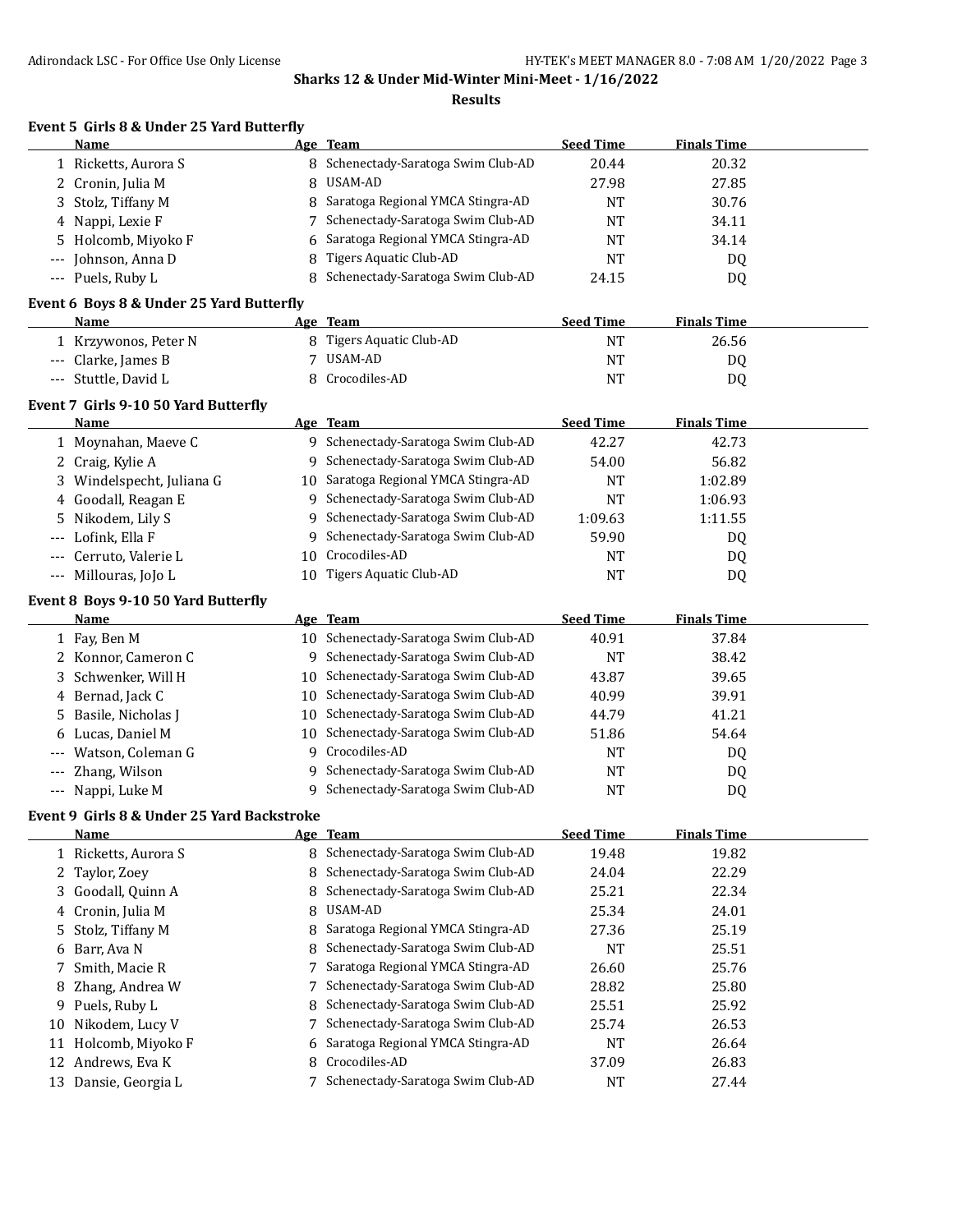#### **Results**

# **(Event 9 Girls 8 & Under 25 Yard Backstroke)**

|                   | Name                 |    | Age Team                            | <b>Seed Time</b> | <b>Finals Time</b> |  |
|-------------------|----------------------|----|-------------------------------------|------------------|--------------------|--|
|                   | 14 Spurgeon, Lucy M  | 8. | Schenectady-Saratoga Swim Club-AD   | NT               | 28.23              |  |
| 15                | Sfeir, Scarlett G    | 8  | Schenectady-Saratoga Swim Club-AD   | 32.16            | 28.46              |  |
| 16                | McGee, Olivia G      |    | 6 Saratoga Regional YMCA Stingra-AD | 36.28            | 28.65              |  |
| 17                | Trujillo, Anie       |    | Schenectady-Saratoga Swim Club-AD   | <b>NT</b>        | 28.71              |  |
| 18                | King, Roberta C      |    | USAM-AD                             | 36.49            | 29.43              |  |
| 19                | Stecher, Ellie G     |    | Schenectady-Saratoga Swim Club-AD   | <b>NT</b>        | 29.96              |  |
|                   | *20 Johnson, Anna D  |    | Tigers Aquatic Club-AD              | NT               | 30.33              |  |
|                   | *20 Ryan, Kathleen E | 8. | USAM-AD                             | <b>NT</b>        | 30.33              |  |
|                   | 22 Douglass, Laila M | 8  | Crocodiles-AD                       | 30.81            | 30.34              |  |
| 23                | Nappi, Lexie F       |    | Schenectady-Saratoga Swim Club-AD   | 27.22            | 30.48              |  |
| 24                | Moloney, Addie D     | 8  | Schenectady-Saratoga Swim Club-AD   | NT               | 37.79              |  |
| 25                | Quigley, Harper R    | 8  | Tigers Aquatic Club-AD              | <b>NT</b>        | 38.83              |  |
| $---$             | Bazycki, Aubrey R    | 6  | Schenectady-Saratoga Swim Club-AD   | <b>NT</b>        | DQ                 |  |
| $---$             | Pollak, Charlotte K  |    | Saratoga Regional YMCA Stingra-AD   | <b>NT</b>        | DQ                 |  |
| $\qquad \qquad -$ | Obrien, Avery V      |    | 6 Schenectady-Saratoga Swim Club-AD | NT               | DQ                 |  |

# **Event 10 Boys 8 & Under 25 Yard Backstroke**

|       | Name                 |   | Age Team                            | <b>Seed Time</b> | <b>Finals Time</b> |  |
|-------|----------------------|---|-------------------------------------|------------------|--------------------|--|
|       | 1 Willcox, Kenny E   |   | 8 Schenectady-Saratoga Swim Club-AD | 25.85            | 25.10              |  |
|       | 2 Roglieri, Luca B   | 8 | USAM-AD                             | 28.44            | 25.78              |  |
|       | 3 Strickler, Ben F   |   | 8 Schenectady-Saratoga Swim Club-AD | <b>NT</b>        | 28.35              |  |
|       | 4 Goodall, Liam J    |   | 7 Schenectady-Saratoga Swim Club-AD | <b>NT</b>        | 29.00              |  |
|       | 5 Ricketts, Elijah J |   | 7 Schenectady-Saratoga Swim Club-AD | 35.55            | 29.12              |  |
|       | 6 Krzywonos, Peter N |   | 8 Tigers Aquatic Club-AD            | <b>NT</b>        | 30.17              |  |
|       | 7 Clarke, James B    |   | USAM-AD                             | NT               | 33.09              |  |
|       | 8 Armer, Levi M      |   | 7 Saratoga Regional YMCA Stingra-AD | 27.13            | 34.20              |  |
|       | 9 Stuttle. Will M    |   | 6 Crocodiles-AD                     | <b>NT</b>        | 36.81              |  |
|       | 10 Overocker, Will F |   | 8 Schenectady-Saratoga Swim Club-AD | <b>NT</b>        | 38.71              |  |
| 11    | Warner, Lane S       |   | 6 Crocodiles-AD                     | <b>NT</b>        | 46.13              |  |
| $---$ | Manz, Kiran F        |   | 7 Schenectady-Saratoga Swim Club-AD | 28.30            | DQ                 |  |
|       | --- Le. Aiden N      |   | 8 Schenectady-Saratoga Swim Club-AD | NT               | DQ                 |  |

#### **Event 11 Girls 9-10 50 Yard Backstroke**

|    | Name                    | <u>Age</u> | <b>Team</b>                       | <b>Seed Time</b> | <b>Finals Time</b> |  |
|----|-------------------------|------------|-----------------------------------|------------------|--------------------|--|
|    | 1 Panetta, Skylar J     | 10         | Schenectady-Saratoga Swim Club-AD | 44.00            | 40.53              |  |
|    | 2 Strickler, Carolyn M  | 10         | Schenectady-Saratoga Swim Club-AD | 38.95            | 40.62              |  |
|    | 3 Lill, Victoria K      | 10         | Saratoga Regional YMCA Stingra-AD | 41.35            | 41.31              |  |
|    | 4 Moynahan, Maeve C     | 9.         | Schenectady-Saratoga Swim Club-AD | 42.90            | 42.30              |  |
|    | 5 Park, Chloe S         | 10         | Schenectady-Saratoga Swim Club-AD | 43.52            | 42.52              |  |
| 6  | Watson, Emma R          | 10         | Saratoga Regional YMCA Stingra-AD | 47.41            | 42.89              |  |
|    | 7 Attia, Laila M        | 10         | Schenectady-Saratoga Swim Club-AD | 45.68            | 43.15              |  |
| 8. | Bibbo, Julianna V       | 10         | Schenectady-Saratoga Swim Club-AD | <b>NT</b>        | 46.84              |  |
| 9  | Yates, Fiona C          | 10         | Schenectady-Saratoga Swim Club-AD | <b>NT</b>        | 48.02              |  |
| 10 | DelBalso, Giuliana C    | 10         | Schenectady-Saratoga Swim Club-AD | 46.76            | 49.39              |  |
| 11 | Branco, Ada M           | 10         | Saratoga Regional YMCA Stingra-AD | 53.45            | 49.81              |  |
| 12 | Nikodem, Lily S         | 9          | Schenectady-Saratoga Swim Club-AD | 49.36            | 50.41              |  |
| 13 | Kelly, Teagan M         | 10         | Crocodiles-AD                     | <b>NT</b>        | 50.85              |  |
| 14 | Windelspecht, Juliana G | 10         | Saratoga Regional YMCA Stingra-AD | 49.89            | 51.57              |  |
| 15 | Craig, Kylie A          | 9.         | Schenectady-Saratoga Swim Club-AD | 49.61            | 52.26              |  |
|    | 16 Feeney, Lauren J     | 9.         | Schenectady-Saratoga Swim Club-AD | <b>NT</b>        | 53.27              |  |
| 17 | Spurgeon, Maizey E      | 10         | Schenectady-Saratoga Swim Club-AD | 51.81            | 53.76              |  |
| 18 | Millouras, JoJo L       | 10         | Tigers Aquatic Club-AD            | <b>NT</b>        | 54.18              |  |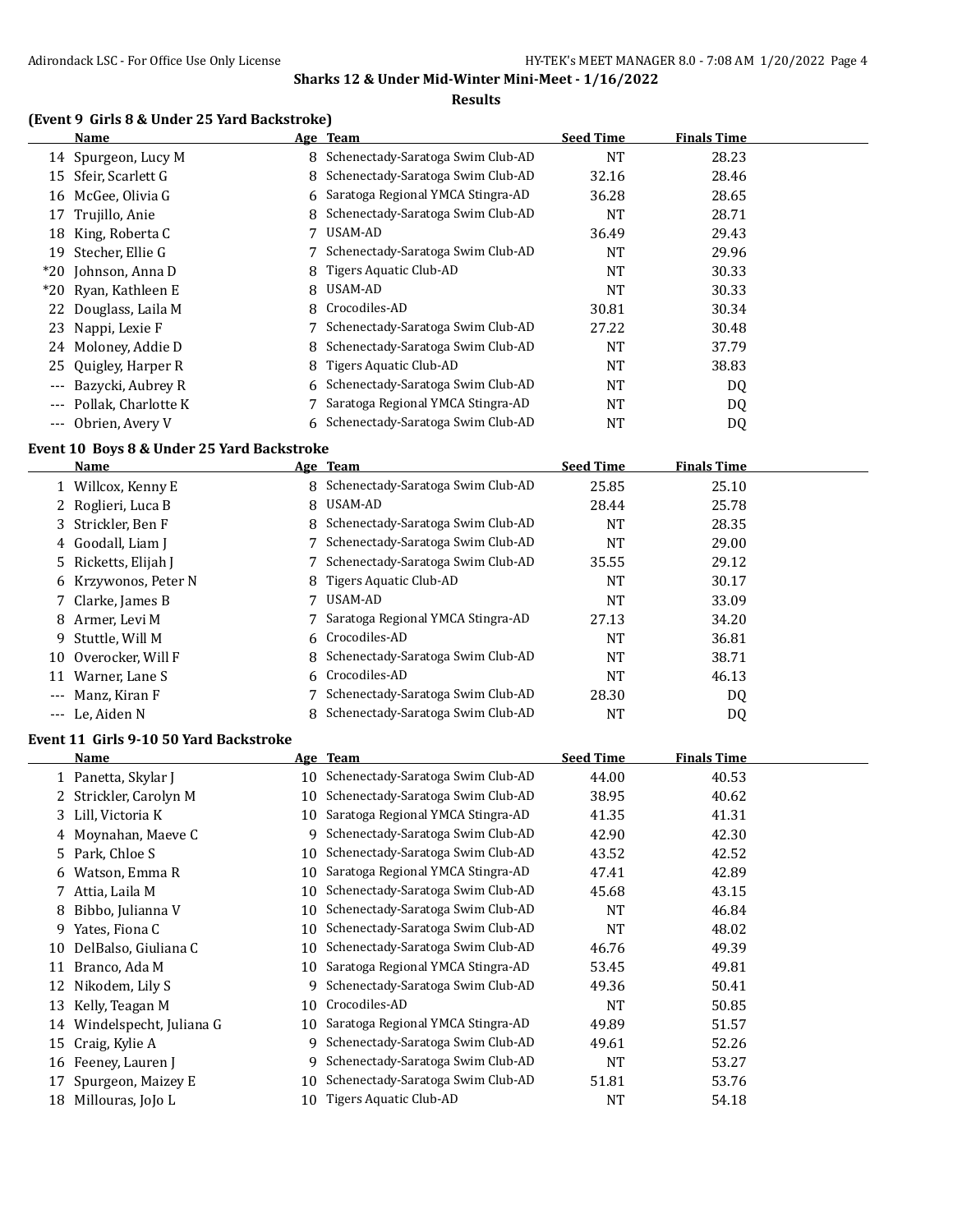#### **Results**

# **(Event 11 Girls 9-10 50 Yard Backstroke)**

| Name                           |    | Age Team                             | <b>Seed Time</b> | <b>Finals Time</b> |  |
|--------------------------------|----|--------------------------------------|------------------|--------------------|--|
| 19 Trautner, Dory D            | 10 | Saratoga Regional YMCA Stingra-AD    | 58.99            | 54.93              |  |
| 20 Huettner, Alexa R           |    | 10 Schenectady-Saratoga Swim Club-AD | 54.16            | 55.15              |  |
| 21 Almy, Paitynn A             | 9. | Saratoga Regional YMCA Stingra-AD    | 59.88            | 55.91              |  |
| 22 Marchese, Giovanna E        |    | 9 Schenectady-Saratoga Swim Club-AD  | 50.86            | 56.07              |  |
| 23 Titova-Chiaravalle, Amiya E | 10 | Schenectady-Saratoga Swim Club-AD    | 55.07            | 57.07              |  |
| 24 Weinlein, Addy I            | 9. | Schenectady-Saratoga Swim Club-AD    | 58.32            | 1:02.97            |  |
| 25 Cerruto, Valerie L          |    | 10 Crocodiles-AD                     | <b>NT</b>        | 1:05.41            |  |
| 26 Regan, Iris M               | 9  | Schenectady-Saratoga Swim Club-AD    | <b>NT</b>        | 1:09.71            |  |
| --- Tobrocke, Alexandra M      | 10 | Saratoga Regional YMCA Stingra-AD    | 48.29            | DQ                 |  |
| --- Evanchuk, Elizabeth M      |    | 10 Saratoga Regional YMCA Stingra-AD | NT               | DQ                 |  |

#### **Event 12 Boys 9-10 50 Yard Backstroke**

|     | Name              |    | Age Team                          | <b>Seed Time</b> | <b>Finals Time</b> |  |
|-----|-------------------|----|-----------------------------------|------------------|--------------------|--|
|     | 1 Campbell, JT T  | 10 | USAM-AD                           | 39.92            | 37.20              |  |
|     | Fay, Ben M        | 10 | Schenectady-Saratoga Swim Club-AD | 42.64            | 41.42              |  |
| 3   | Muldner, Mitch J  | 9  | Schenectady-Saratoga Swim Club-AD | 44.77            | 45.63              |  |
| 4   | Lucas, Daniel M   | 10 | Schenectady-Saratoga Swim Club-AD | 46.02            | 47.19              |  |
| 5.  | Rosko, Parker B   | 10 | Saratoga Regional YMCA Stingra-AD | <b>NT</b>        | 51.85              |  |
| 6   | Watson, Coleman G | 9  | Crocodiles-AD                     | 52.09            | 52.14              |  |
|     | 7 Kardos, Harry R | 10 | Schenectady-Saratoga Swim Club-AD | 52.62            | 52.24              |  |
| 8   | Nappi, Luke M     | 9  | Schenectady-Saratoga Swim Club-AD | 1:04.72          | 53.33              |  |
| 9.  | Gaylord, Calvin K | 9  | Schenectady-Saratoga Swim Club-AD | 59.05            | 55.04              |  |
| 10  | Sabate, Marc F    | 10 | Saratoga Regional YMCA Stingra-AD | 1:00.16          | 56.86              |  |
| 11  | Zito, Thomas A    | 10 | Schenectady-Saratoga Swim Club-AD | <b>NT</b>        | 58.88              |  |
| 12  | Mainoo, Nevin K   | 9  | Schenectady-Saratoga Swim Club-AD | <b>NT</b>        | 58.93              |  |
| 13  | Lundin, Blake R   | 9  | Schenectady-Saratoga Swim Club-AD | NT               | 1:00.15            |  |
| 14  | Manning, Jack K   | 10 | Saratoga Regional YMCA Stingra-AD | 58.54            | 1:02.46            |  |
| 15  | Zhang, Wilson     | 9  | Schenectady-Saratoga Swim Club-AD | NT               | 1:03.18            |  |
| 16  | Williams, Aidan C | 9  | Schenectady-Saratoga Swim Club-AD | <b>NT</b>        | 1:10.43            |  |
| 17  | Le, Preston N     | 9  | Schenectady-Saratoga Swim Club-AD | <b>NT</b>        | 1:16.61            |  |
|     | Einarsson, Alex M | 10 | Schenectady-Saratoga Swim Club-AD | NT               | DQ                 |  |
| --- | Zhang, Jason      | 10 | Schenectady-Saratoga Swim Club-AD | 50.39            | DQ                 |  |

#### **Event 13 Girls 8 & Under 25 Yard Breaststroke**

| Name                  | Age Team                 | <b>Seed Time</b>                             | <b>Finals Time</b> |  |
|-----------------------|--------------------------|----------------------------------------------|--------------------|--|
| 1 Ricketts, Aurora S  |                          | 8 Schenectady-Saratoga Swim Club-AD<br>23.51 | 23.28              |  |
| 2 Spurgeon, Lucy M    |                          | 8 Schenectady-Saratoga Swim Club-AD<br>NT    | 32.24              |  |
| --- McGee, Olivia G   |                          | 6 Saratoga Regional YMCA Stingra-AD<br>NT    | DQ                 |  |
| --- Holcomb, Miyoko F |                          | 6 Saratoga Regional YMCA Stingra-AD<br>36.11 | DQ                 |  |
| --- Quigley, Harper R | 8 Tigers Aquatic Club-AD | NT                                           | D <sub>0</sub>     |  |
| --- Sfeir, Scarlett G |                          | 8 Schenectady-Saratoga Swim Club-AD<br>36.71 | DQ                 |  |
| --- Taylor, Zoey      |                          | Schenectady-Saratoga Swim Club-AD<br>47.34   | DQ                 |  |

#### **Event 14 Boys 8 & Under 25 Yard Breaststroke**

| <b>Name</b>          | Age Team                            | <b>Seed Time</b> | <b>Finals Time</b> |  |
|----------------------|-------------------------------------|------------------|--------------------|--|
| 1 Stuttle, David L   | 8 Crocodiles-AD                     | NT               | 32.03              |  |
| 2 Strickler, Ben F   | 8 Schenectady-Saratoga Swim Club-AD | NT               | 33.66              |  |
| 3 Ricketts, Elijah J | 7 Schenectady-Saratoga Swim Club-AD | NT               | 34.33              |  |
| 4 Krzywonos, Peter N | 8 Tigers Aquatic Club-AD            | <b>NT</b>        | 35.24              |  |
| --- Willcox, Kenny E | 8 Schenectady-Saratoga Swim Club-AD | NT               | D <sub>0</sub>     |  |
| --- Armer, Levi M    | 7 Saratoga Regional YMCA Stingra-AD | NT               | DQ                 |  |
| --- Manz, Kiran F    | Schenectady-Saratoga Swim Club-AD   | NT               | D <sub>0</sub>     |  |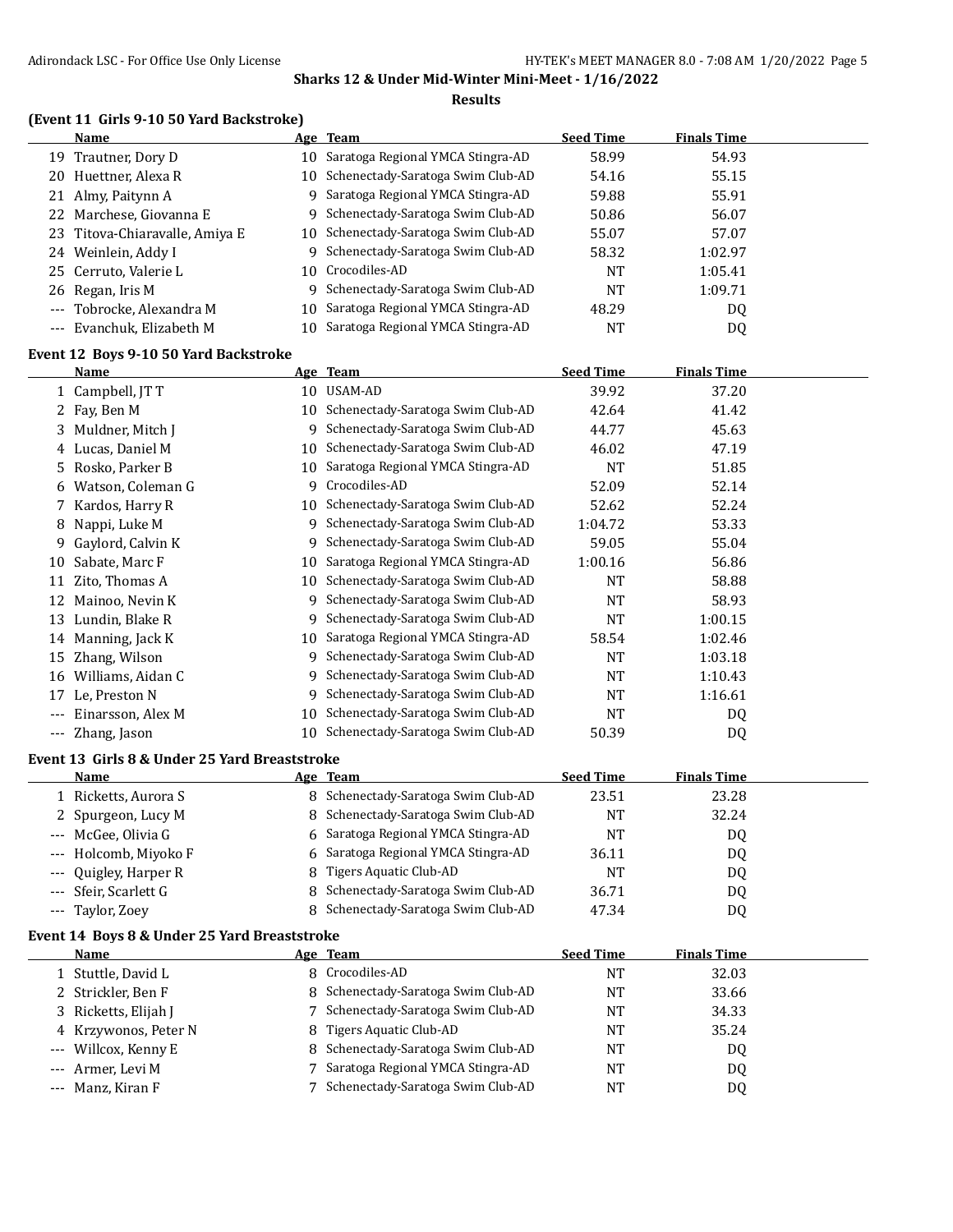**Results**

# **(Event 14 Boys 8 & Under 25 Yard Breaststroke)**

|       | Name                                       |    | Age Team                             | <b>Seed Time</b> | <b>Finals Time</b> |               |
|-------|--------------------------------------------|----|--------------------------------------|------------------|--------------------|---------------|
|       | --- Stuttle, Will M                        |    | 6 Crocodiles-AD                      | <b>NT</b>        | DQ                 |               |
|       | Event 15 Girls 9-10 50 Yard Breaststroke   |    |                                      |                  |                    |               |
|       | Name                                       |    | Age Team                             | <b>Seed Time</b> | <b>Finals Time</b> | <b>Points</b> |
|       | 1 Panetta, Skylar J                        |    | 10 Schenectady-Saratoga Swim Club-AD | 45.55            | 46.34              | 20            |
|       | 2 Park, Chloe S                            |    | 10 Schenectady-Saratoga Swim Club-AD | 47.76            | 46.45              | 17            |
| 3     | Strickler, Carolyn M                       |    | 10 Schenectady-Saratoga Swim Club-AD | 48.60            | 46.55              | 16            |
| 4     | Tobrocke, Alexandra M                      | 10 | Saratoga Regional YMCA Stingra-AD    | <b>NT</b>        | 47.72              | 15            |
|       | 5 Attia, Laila M                           | 10 | Schenectady-Saratoga Swim Club-AD    | 58.41            | 48.88              | 14            |
| 6     | Watson, Emma R                             | 10 | Saratoga Regional YMCA Stingra-AD    | 1:01.72          | 52.99              | 13            |
| 7     | Branco, Ada M                              | 10 | Saratoga Regional YMCA Stingra-AD    | <b>NT</b>        | 56.37              | 12            |
| 8     | Bibbo, Julianna V                          | 10 | Schenectady-Saratoga Swim Club-AD    | 56.32            | 57.64              | 11            |
| 9     | Spurgeon, Maizey E                         | 10 | Schenectady-Saratoga Swim Club-AD    | 58.44            | 58.81              | 9             |
| 10    | Lofink, Ella F                             | 9  | Schenectady-Saratoga Swim Club-AD    | 1:05.27          | 1:01.32            | 7             |
|       | 11 Trautner, Dory D                        | 10 | Saratoga Regional YMCA Stingra-AD    | 1:11.18          | 1:02.50            | 6             |
| 12    | Windelspecht, Juliana G                    | 10 | Saratoga Regional YMCA Stingra-AD    | <b>NT</b>        | 1:02.51            | 5             |
|       | 13 Goodall, Reagan E                       | 9  | Schenectady-Saratoga Swim Club-AD    | 59.92            | 1:02.91            | 4             |
|       | 14 Marchese, Giovanna E                    | 9  | Schenectady-Saratoga Swim Club-AD    | 1:02.73          | 1:04.90            | 3             |
| 15    | Lill, Victoria K                           | 10 | Saratoga Regional YMCA Stingra-AD    | <b>NT</b>        | 1:05.90            | 2             |
| 16    | Millouras, JoJo L                          | 10 | <b>Tigers Aquatic Club-AD</b>        | <b>NT</b>        | 1:16.36            | $\mathbf{1}$  |
|       | Kelly, Teagan M                            | 10 | Crocodiles-AD                        | <b>NT</b>        | DQ                 |               |
|       | Almy, Paitynn A                            | 9  | Saratoga Regional YMCA Stingra-AD    | <b>NT</b>        | DQ                 |               |
| $---$ | Weinlein, Addy I                           | 9  | Schenectady-Saratoga Swim Club-AD    | 1:05.88          | DQ                 |               |
|       | Event 16 Boys 9-10 50 Yard Breaststroke    |    |                                      |                  |                    |               |
|       | Name                                       |    | Age Team                             | <b>Seed Time</b> | <b>Finals Time</b> |               |
|       | 1 Campbell, JT T                           |    | 10 USAM-AD                           | 46.32            | 45.94              |               |
|       | 2 Schwenker, Will H                        | 10 | Schenectady-Saratoga Swim Club-AD    | 46.59            | 46.43              |               |
|       | 3 Konnor, Cameron C                        | 9  | Schenectady-Saratoga Swim Club-AD    | 47.75            | 46.54              |               |
| 4     | Muldner, Mitch J                           | 9  | Schenectady-Saratoga Swim Club-AD    | 51.13            | 50.65              |               |
|       | 5 Bernad, Jack C                           | 10 | Schenectady-Saratoga Swim Club-AD    | <b>NT</b>        | 1:00.77            |               |
| 6     | Kardos, Harry R                            | 10 | Schenectady-Saratoga Swim Club-AD    | <b>NT</b>        | 1:01.14            |               |
|       | Williams, Aidan C                          | 9  | Schenectady-Saratoga Swim Club-AD    | <b>NT</b>        | 1:05.90            |               |
|       | Gaylord, Calvin K                          | 9  | Schenectady-Saratoga Swim Club-AD    | <b>NT</b>        | DQ                 |               |
|       | Basile, Nicholas J                         | 10 | Schenectady-Saratoga Swim Club-AD    | 51.92            | DQ                 |               |
|       | Zhang, Jason                               | 10 | Schenectady-Saratoga Swim Club-AD    | 1:05.27          | DQ                 |               |
|       | Event 17 Girls 8 & Under 25 Yard Freestyle |    |                                      |                  |                    |               |
|       | <b>Name</b>                                |    | Age Team                             | <b>Seed Time</b> | <b>Finals Time</b> |               |
|       | 1 Taylor, Zoey                             |    | 8 Schenectady-Saratoga Swim Club-AD  | 18.20            | 18.65              |               |
|       | 2 Goodall, Quinn A                         | 8  | Schenectady-Saratoga Swim Club-AD    | 18.49            | 19.58              |               |
| 3     | Cronin, Julia M                            | 8  | USAM-AD                              | 20.97            | 20.71              |               |
| 4     | Stolz, Tiffany M                           | 8  | Saratoga Regional YMCA Stingra-AD    | 22.35            | 20.96              |               |
| 5     | Sfeir, Scarlett G                          | 8  | Schenectady-Saratoga Swim Club-AD    | 26.45            | 23.14              |               |
|       | 6 Puels, Ruby L                            | 8  | Schenectady-Saratoga Swim Club-AD    | 22.92            | 23.59              |               |
|       | 7 Johnson, Anna D                          | 8  | Tigers Aquatic Club-AD               | <b>NT</b>        | 24.24              |               |
| 8     | Barr, Ava N                                | 8  | Schenectady-Saratoga Swim Club-AD    | <b>NT</b>        | 24.25              |               |
| 9     | Ryan, Kathleen E                           | 8  | USAM-AD                              | <b>NT</b>        | 24.32              |               |
|       | 10 Andrews, Eva K                          | 8  | Crocodiles-AD                        | <b>NT</b>        | 24.40              |               |
| 11    | Spurgeon, Lucy M                           |    | Schenectady-Saratoga Swim Club-AD    | <b>NT</b>        | 24.56              |               |
|       | 12 Pollak, Charlotte K                     |    | Saratoga Regional YMCA Stingra-AD    | <b>NT</b>        | 24.76              |               |

13 Nikodem, Lucy V 7 Schenectady-Saratoga Swim Club-AD 23.79 25.10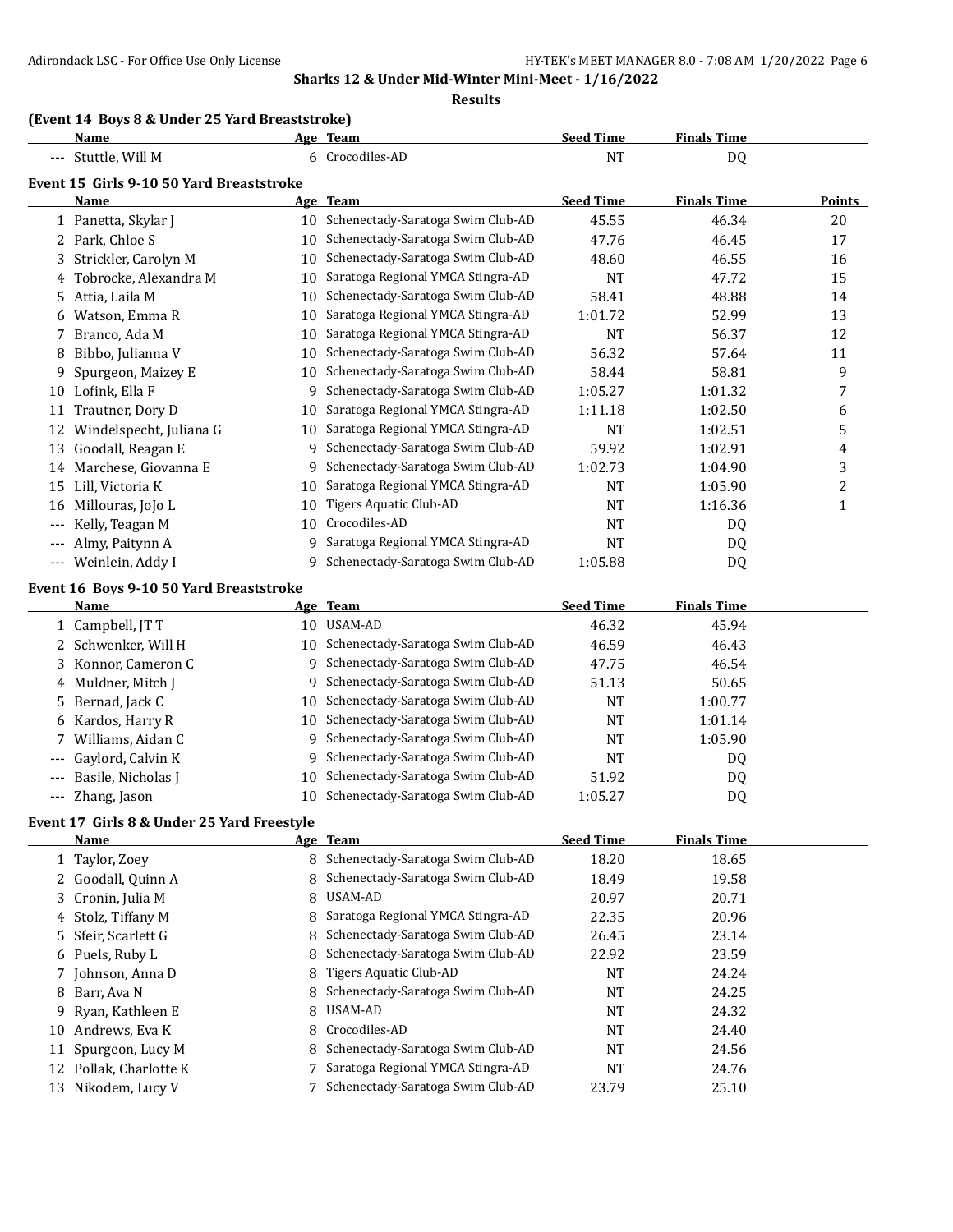#### **Results**

# **(Event 17 Girls 8 & Under 25 Yard Freestyle)**

|    | Name                 | Age Team                            | <b>Seed Time</b> | <b>Finals Time</b> |  |
|----|----------------------|-------------------------------------|------------------|--------------------|--|
|    | 14 Trujillo, Anie    | 8 Schenectady-Saratoga Swim Club-AD | <b>NT</b>        | 26.76              |  |
|    | 15 Douglass, Laila M | 8 Crocodiles-AD                     | NT               | 26.95              |  |
|    | 16 Nappi, Lexie F    | Schenectady-Saratoga Swim Club-AD   | 27.27            | 27.01              |  |
| 17 | McGee, Olivia G      | 6 Saratoga Regional YMCA Stingra-AD | 25.50            | 27.69              |  |
|    | 18 Dansie, Georgia L | Schenectady-Saratoga Swim Club-AD   | <b>NT</b>        | 28.39              |  |
|    | 19 King, Roberta C   | USAM-AD                             | 31.59            | 29.86              |  |
|    | 20 Zhang, Andrea W   | 7 Schenectady-Saratoga Swim Club-AD | 39.49            | 30.09              |  |
|    | 21 Stecher, Ellie G  | 7 Schenectady-Saratoga Swim Club-AD | NT               | 32.88              |  |
|    | 22 Moloney, Addie D  | 8 Schenectady-Saratoga Swim Club-AD | NT               | 37.67              |  |
|    | 23 Bazycki, Aubrey R | 6 Schenectady-Saratoga Swim Club-AD | NT               | 39.31              |  |
|    | 24 Obrien, Avery V   | 6 Schenectady-Saratoga Swim Club-AD | NT               | 40.26              |  |

### **Event 18 Boys 8 & Under 25 Yard Freestyle**

|    | <b>Name</b>          |    | Age Team                            | <b>Seed Time</b> | <b>Finals Time</b> |
|----|----------------------|----|-------------------------------------|------------------|--------------------|
|    | 1 Willcox, Kenny E   |    | 8 Schenectady-Saratoga Swim Club-AD | 21.12            | 21.69              |
|    | 2 Krzywonos, Peter N | 8. | Tigers Aquatic Club-AD              | NT               | 23.08              |
|    | 3 Goodall, Liam J    |    | 7 Schenectady-Saratoga Swim Club-AD | NT               | 23.25              |
|    | 4 Strickler, Ben F   |    | 8 Schenectady-Saratoga Swim Club-AD | <b>NT</b>        | 23.46              |
|    | 5 Ricketts, Elijah J |    | 7 Schenectady-Saratoga Swim Club-AD | 33.61            | 24.15              |
|    | 6 Clarke, James B    |    | USAM-AD                             | 26.34            | 24.26              |
|    | 7 Stuttle, David L   |    | 8 Crocodiles-AD                     | <b>NT</b>        | 24.81              |
| 8  | Manz, Kiran F        |    | 7 Schenectady-Saratoga Swim Club-AD | 26.71            | 25.13              |
|    | 9 Armer, Levi M      |    | 7 Saratoga Regional YMCA Stingra-AD | 26.20            | 25.50              |
| 10 | Roglieri, Luca B     | 8. | USAM-AD                             | 29.30            | 26.37              |
| 11 | Le. Aiden N          |    | 8 Schenectady-Saratoga Swim Club-AD | NT               | 32.57              |
| 12 | Stuttle, Will M      |    | 6 Crocodiles-AD                     | NT               | 37.61              |
| 13 | Warner, Lane S       |    | 6 Crocodiles-AD                     | 50.18            | 39.32              |
|    | 14 Overocker, Will F | 8. | Schenectady-Saratoga Swim Club-AD   | NT               | 39.49              |

#### **Event 19 Girls 9-10 100 Yard IM**

|       | Name                        |    | Age Team                          | <b>Seed Time</b> | <b>Finals Time</b> |  |
|-------|-----------------------------|----|-----------------------------------|------------------|--------------------|--|
|       | 1 Panetta, Skylar J         | 10 | Schenectady-Saratoga Swim Club-AD | 1:25.46          | 1:25.21            |  |
|       | Strickler, Carolyn M        | 10 | Schenectady-Saratoga Swim Club-AD | 1:30.38          | 1:27.83            |  |
| 3.    | Moynahan, Maeve C           | 9  | Schenectady-Saratoga Swim Club-AD | 1:35.01          | 1:33.26            |  |
| 4     | Attia, Laila M              | 10 | Schenectady-Saratoga Swim Club-AD | 1:33.81          | 1:33.44            |  |
| 5.    | Park, Chloe S               | 10 | Schenectady-Saratoga Swim Club-AD | 1:34.56          | 1:33.56            |  |
| 6     | Tobrocke, Alexandra M       | 10 | Saratoga Regional YMCA Stingra-AD | <b>NT</b>        | 1:39.99            |  |
|       | Lill, Victoria K            | 10 | Saratoga Regional YMCA Stingra-AD | <b>NT</b>        | 1:42.30            |  |
| 8     | Bibbo, Julianna V           | 10 | Schenectady-Saratoga Swim Club-AD | 1:44.19          | 1:46.43            |  |
| 9     | Spurgeon, Maizey E          | 10 | Schenectady-Saratoga Swim Club-AD | NT               | 1:51.16            |  |
| 10    | Lofink, Ella F              | 9  | Schenectady-Saratoga Swim Club-AD | 1:54.67          | 1:56.53            |  |
| 11    | Huettner, Alexa R           | 10 | Schenectady-Saratoga Swim Club-AD | <b>NT</b>        | 2:00.55            |  |
| 12    | Marchese, Giovanna E        | 9  | Schenectady-Saratoga Swim Club-AD | 2:03.76          | 2:02.69            |  |
| 13    | Craig, Kylie A              |    | Schenectady-Saratoga Swim Club-AD | 2:02.21          | 2:07.20            |  |
| 14    | Goodall, Reagan E           | 9  | Schenectady-Saratoga Swim Club-AD | 2:10.09          | 2:07.31            |  |
| 15    | Weinlein, Addy I            | 9  | Schenectady-Saratoga Swim Club-AD | 2:06.60          | 2:10.01            |  |
| 16    | Titova-Chiaravalle, Amiya E | 10 | Schenectady-Saratoga Swim Club-AD | 2:16.03          | 2:14.46            |  |
| $---$ | Nikodem, Lily S             | 9  | Schenectady-Saratoga Swim Club-AD | 2:01.18          | DQ                 |  |
|       | Almy, Paitynn A             |    | Saratoga Regional YMCA Stingra-AD | NT               | DQ                 |  |
| $---$ | Kelly, Teagan M             | 10 | Crocodiles-AD                     | NT               | DQ                 |  |
| ---   | Cerruto, Valerie L          | 10 | Crocodiles-AD                     | <b>NT</b>        | DQ                 |  |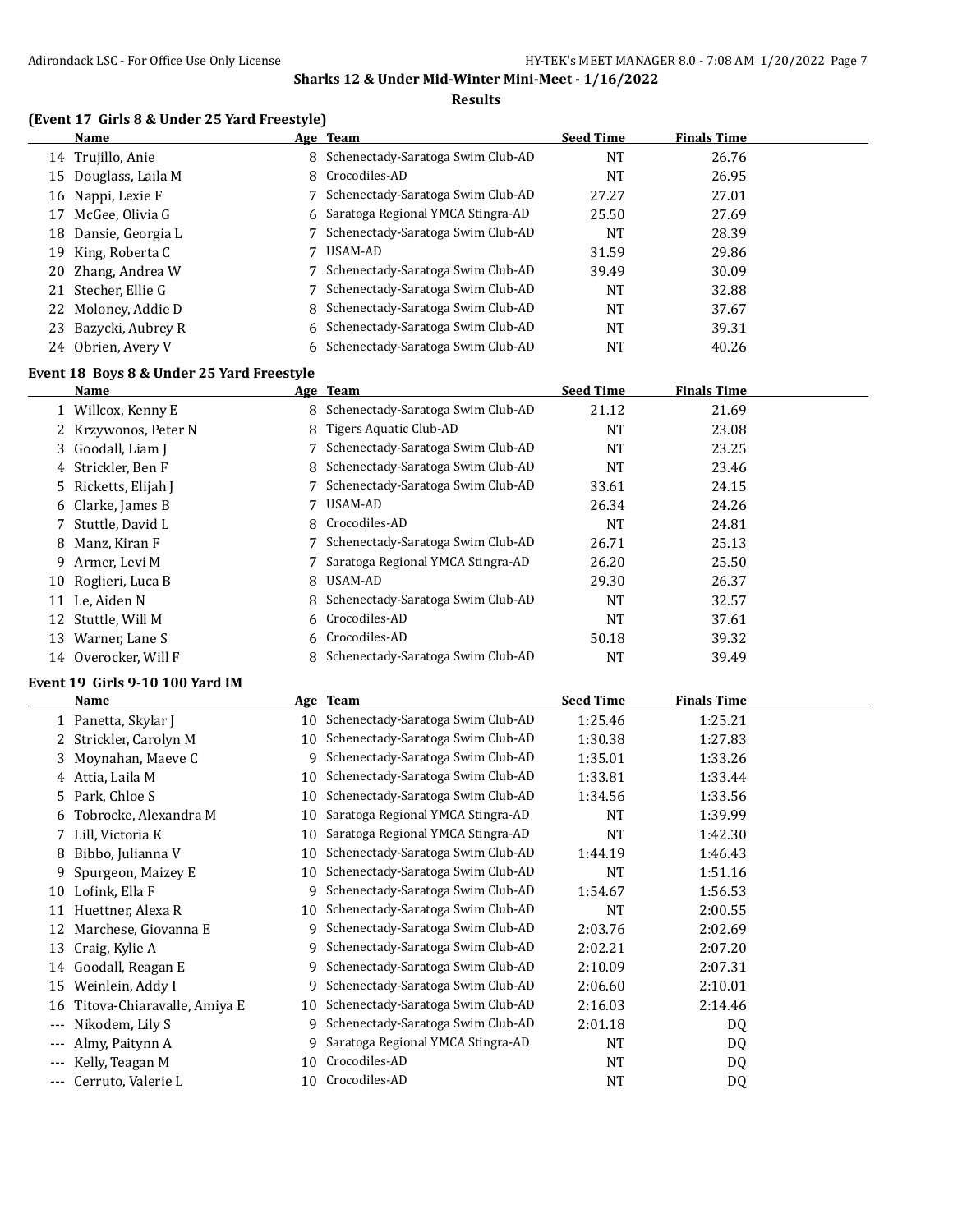#### **Results**

#### **Event 20 Boys 9-10 100 Yard IM**

 $\overline{a}$ 

|       | Name                |     | Age Team                             | <b>Seed Time</b> | <b>Finals Time</b> |  |
|-------|---------------------|-----|--------------------------------------|------------------|--------------------|--|
|       | 1 Campbell, JT T    | 10  | USAM-AD                              | 1:25.73          | 1:23.43            |  |
|       | 2 Konnor, Cameron C |     | 9 Schenectady-Saratoga Swim Club-AD  | 1:25.67          | 1:24.08            |  |
|       | 3 Schwenker, Will H |     | 10 Schenectady-Saratoga Swim Club-AD | 1:30.32          | 1:30.31            |  |
|       | 4 Fay, Ben M        |     | 10 Schenectady-Saratoga Swim Club-AD | 1:31.97          | 1:31.86            |  |
|       | 5 Bernad, Jack C    |     | 10 Schenectady-Saratoga Swim Club-AD | 1:45.04          | 1:41.25            |  |
|       | 6 Watson, Coleman G |     | 9 Crocodiles-AD                      | <b>NT</b>        | 1:48.35            |  |
|       | 7 Zhang, Jason      |     | 10 Schenectady-Saratoga Swim Club-AD | 1:51.33          | 1:51.45            |  |
| $---$ | Lucas, Daniel M     |     | 10 Schenectady-Saratoga Swim Club-AD | 1:41.98          | DQ                 |  |
| $---$ | Basile, Nicholas J  | 10- | Schenectady-Saratoga Swim Club-AD    | 1:29.22          | DQ                 |  |
|       | --- Rosko, Parker B | 10  | Saratoga Regional YMCA Stingra-AD    | NT               | DQ                 |  |

# **Event 21 Girls 8 & Under 100 Yard IM**

| <b>Name</b>         | Age Team                            | <b>Seed Time</b> | <b>Finals Time</b> |  |
|---------------------|-------------------------------------|------------------|--------------------|--|
| 1 Goodall, Quinn A  | 8 Schenectady-Saratoga Swim Club-AD | 1:52.02          | 1:50.97            |  |
| 2 Quigley, Harper R | 8 Tigers Aquatic Club-AD            | NT               | 2:43.16            |  |
| --- Nikodem, Lucy V | Schenectady-Saratoga Swim Club-AD   | <b>NT</b>        | D <sub>0</sub>     |  |
| --- Cronin, Julia M | 8 USAM-AD                           | NT               | D <sub>0</sub>     |  |

## **Event 23 Mixed 10 & Under 200 Yard Freestyle Relay**

| Team                              | Relay                     | <b>Seed Time</b>         | <b>Finals Time</b>           |
|-----------------------------------|---------------------------|--------------------------|------------------------------|
| 1 Schenectady-Saratoga Swim Club  | A                         | 2:21.93                  | 2:17.68                      |
| 1) Konnor, Cameron C M9           | 2) Basile, Nicholas J M10 | 3) Panetta, Skylar J W10 | 4) Strickler, Carolyn M W10  |
| 2 Schenectady-Saratoga Swim Club  | B                         | 2:28.54                  | 2:25.92                      |
| 1) Attia, Laila M W10             | 2) Fay, Ben M M10         | 3) Schwenker, Will H M10 | 4) Ricketts, Aurora S W8     |
| 3 Schenectady-Saratoga Swim Club  |                           | 2:33.83                  | 2:31.65                      |
| 1) Lucas, Daniel M M10            | 2) Bernad, Jack C M10     | 3) Moynahan, Maeve C W9  | 4) Bibbo, Julianna V W10     |
| 4 Schenectady-Saratoga Swim Club  | D                         | 2:56.85                  | 2:46.59                      |
| 1) DelBalso, Giuliana C W10       | 2) Muldner, Mitch J M9    | 3) Zhang, Jason M10      | 4) Park, Chloe S W10         |
| 5 Saratoga Regional YMCA Stingra- | B                         | 3:06.74                  | 3:09.81                      |
| 1) Windelspecht, Juliana G W10    | 2) Sabate, Marc F M10     | 3) Rosko, Parker B M10   | 4) Tobrocke, Alexandra M W10 |
| 6 Saratoga Regional YMCA Stingra- | A                         | 2:43.09                  | 3:10.26                      |
| 1) Armer, Levi M M7               | 2) Stolz, Tiffany M W8    | 3) Manning, Jack K M10   | 4) Lill, Victoria K W10      |
| --- Tigers Aquatic Club-AD        | A                         | <b>NT</b>                | D <sub>0</sub>               |
| 1) Millouras, JoJo L W10          | 2) Krzywonos, Peter N M8  | 3) Johnson, Anna D W8    | 4) Quigley, Harper R W8      |

#### **Event 24 Girls 11-12 100 Yard Freestyle**

|    | Name                     |    | Age Team                             | <b>Seed Time</b> | <b>Finals Time</b> |  |
|----|--------------------------|----|--------------------------------------|------------------|--------------------|--|
|    | 1 MacLeod, Angelina M    | 12 | USAM-AD                              | 1:02.44          | 1:01.37            |  |
|    | 2 Kane, Emily J          | 12 | Unattached-AD                        | 1:01.96          | 1:02.31            |  |
|    | 3 Streeter, Olivia E     | 12 | Schenectady-Saratoga Swim Club-AD    | 1:03.44          | 1:02.38            |  |
|    | 4 Johnston, Layla A      | 12 | Schenectady-Saratoga Swim Club-AD    | 1:05.98          | 1:05.35            |  |
|    | 5 Racaza, Reyna S        |    | 12 Schenectady-Saratoga Swim Club-AD | 1:04.68          | 1:06.04            |  |
|    | 6 Blaum, Sarah T         | 12 | Schenectady-Saratoga Swim Club-AD    | 1:04.40          | 1:06.59            |  |
|    | 7 Dunbar, Georgia B      | 12 | USAM-AD                              | 1:08.29          | 1:07.67            |  |
|    | 8 O'Donnell, Bridgett M  | 11 | Schenectady-Saratoga Swim Club-AD    | 1:13.30          | 1:08.61            |  |
| 9. | Ryan, Callie J           | 11 | USAM-AD                              | 1:18.58          | 1:09.30            |  |
| 10 | Taylor, Natalie          | 11 | Schenectady-Saratoga Swim Club-AD    | 1:14.49          | 1:11.44            |  |
| 11 | McCarthy, Harper F       | 12 | Saratoga Regional YMCA Stingra-AD    | 1:19.29          | 1:15.49            |  |
| 12 | Paul, Maeve K            | 12 | Tigers Aquatic Club-AD               | <b>NT</b>        | 1:16.94            |  |
| 13 | Muldner, Jules/Juliana G | 12 | Schenectady-Saratoga Swim Club-AD    | 1:19.93          | 1:17.63            |  |
| 14 | Durfee, Emily G          | 11 | Schenectady-Saratoga Swim Club-AD    | 1:21.90          | 1:18.15            |  |
| 15 | Toomajian, Stella T      |    | USAM-AD                              | 1:21.77          | 1:20.60            |  |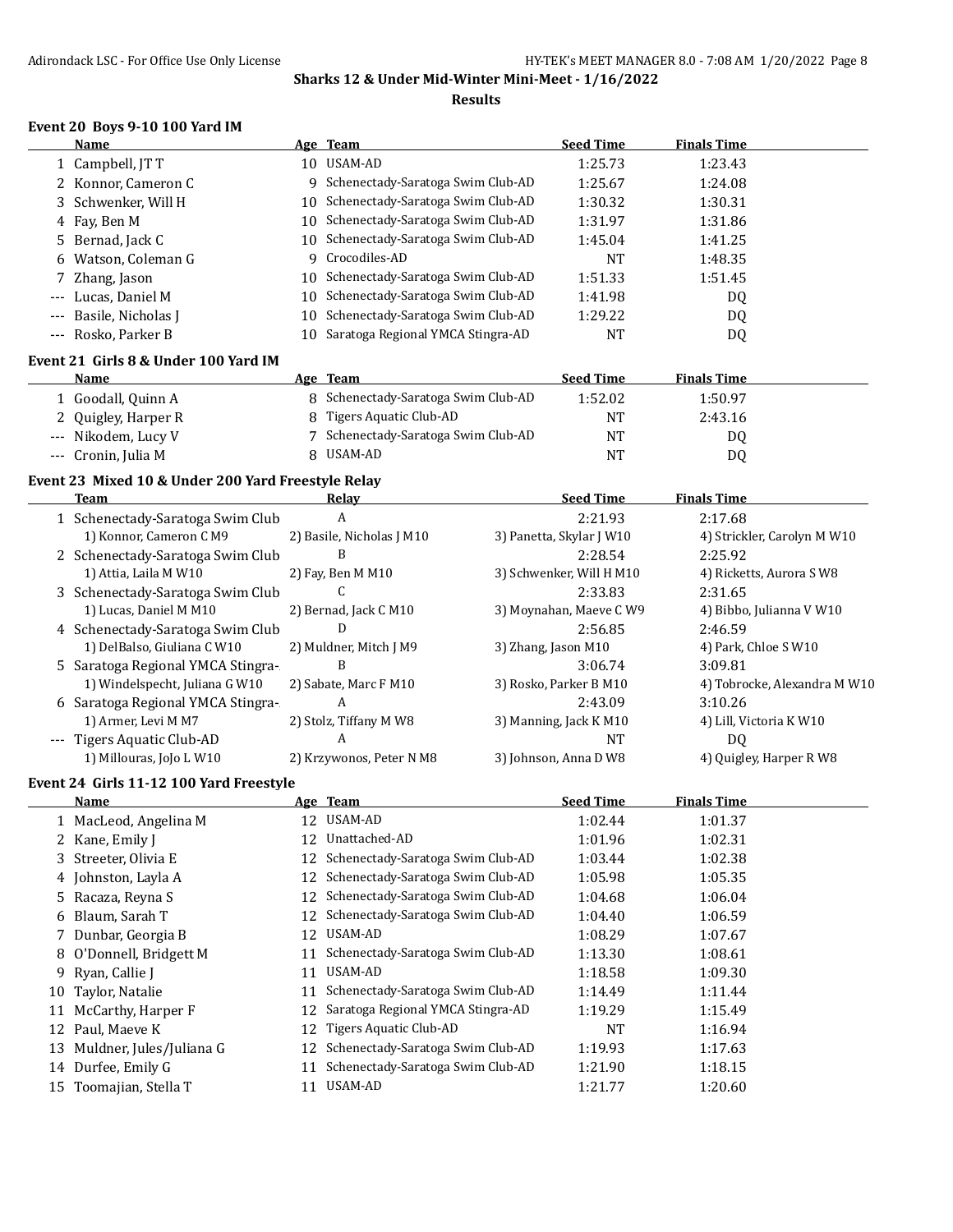#### **Results**

# **(Event 24 Girls 11-12 100 Yard Freestyle)**

|    | <b>Name</b>             |    | Age Team                             | <b>Seed Time</b> | <b>Finals Time</b> |
|----|-------------------------|----|--------------------------------------|------------------|--------------------|
| 16 | Ventura, Colbie A       |    | 12 Schenectady-Saratoga Swim Club-AD | 1:21.85          | 1:21.86            |
| 17 | Ventela, Hannah E       | 11 | Saratoga Regional YMCA Stingra-AD    | 1:22.93          | 1:22.36            |
| 18 | Ramsdill, Anna M        | 11 | Saratoga Regional YMCA Stingra-AD    | 1:24.25          | 1:23.40            |
| 19 | Dollar, Brieanna N      |    | 12 Schenectady-Saratoga Swim Club-AD | 1:23.89          | 1:25.66            |
| 20 | Griffin. Alexis M       |    | 12 Schenectady-Saratoga Swim Club-AD | 1:26.23          | 1:25.78            |
| 21 | Molnar, Eve M           |    | 12 Schenectady-Saratoga Swim Club-AD | 1:37.70          | 1:26.60            |
|    | 22 Schlansker, Bowe V   | 11 | Schenectady-Saratoga Swim Club-AD    | 1:32.14          | 1:28.53            |
|    | 23 Applebaum, Aaliyah R | 11 | Crocodiles-AD                        | 1:38.77          | 1:34.98            |
|    | 24 Stever, Taryn A      | 11 | Crocodiles-AD                        | NT               | 1:39.15            |
|    | 25 Rakoske, Morgan M    | 12 | Schenectady-Saratoga Swim Club-AD    | 1:49.22          | 1:41.97            |
|    | 26 Donato, Ali C        | 11 | Schenectady-Saratoga Swim Club-AD    | 1:45.47          | 1:43.73            |
| 27 | Wilson, Anna M          | 11 | Schenectady-Saratoga Swim Club-AD    | 1:47.85          | 1:46.00            |
|    | 28 Cook, Abby R         | 12 | Schenectady-Saratoga Swim Club-AD    | 2:19.14          | 1:49.13            |

#### **Event 25 Boys 11-12 100 Yard Freestyle**

|    | Name                       |    | Age Team                          | <b>Seed Time</b> | <b>Finals Time</b> |  |
|----|----------------------------|----|-----------------------------------|------------------|--------------------|--|
|    | 1 Tong, Lucas L            | 12 | Schenectady-Saratoga Swim Club-AD | 1:02.53          | 1:00.06            |  |
|    | 2 Lettre, Philip J         | 12 | Tigers Aquatic Club-AD            | 1:11.94          | 1:01.74            |  |
|    | 3 Jabour, Rocco S          | 12 | USAM-AD                           | 1:05.67          | 1:02.83            |  |
|    | 4 Jerome, Jude C           | 11 | USAM-AD                           | 1:05.35          | 1:06.33            |  |
|    | 5 Lohse, Magnus            | 11 | Saratoga Regional YMCA Stingra-AD | 1:09.24          | 1:06.60            |  |
| 6  | Wolk, Caison M             | 11 | USAM-AD                           | 1:09.67          | 1:09.31            |  |
|    | Banaszewski, Calvin M      | 12 | Schenectady-Saratoga Swim Club-AD | 1:11.25          | 1:10.01            |  |
| 8  | Carignan, Nicholas A       | 12 | Saratoga Regional YMCA Stingra-AD | 1:23.04          | 1:12.71            |  |
| 9. | Barlow, Jake R             | 11 | Crocodiles-AD                     | 1:18.74          | 1:18.88            |  |
| 10 | Daly, Ryan W               | 11 | Schenectady-Saratoga Swim Club-AD | 1:17.12          | 1:19.11            |  |
| 11 | Dashiell, Michael W        | 11 | Schenectady-Saratoga Swim Club-AD | 1:22.50          | 1:21.07            |  |
| 12 | Wilford, Juneau A          | 12 | Schenectady-Saratoga Swim Club-AD | 1:29.94          | 1:24.71            |  |
| 13 | Andreini, Finn M           | 12 | Schenectady-Saratoga Swim Club-AD | 1:25.59          | 1:25.87            |  |
| 14 | Mazurowski, Emmett K       | 11 | Schenectady-Saratoga Swim Club-AD | 1:34.02          | 1:35.69            |  |
| 15 | Titov-Chiaravalle, Asher G | 11 | Schenectady-Saratoga Swim Club-AD | 1:33.04          | 1:36.16            |  |
| 16 | Kardos, Henrik I           | 12 | Schenectady-Saratoga Swim Club-AD | 1:45.34          | 1:37.34            |  |
| 17 | Barnoski, Liam C           | 11 | Schenectady-Saratoga Swim Club-AD | 1:40.09          | 1:42.52            |  |
| 18 | Pecunia, Clayton J         | 11 | Saratoga Regional YMCA Stingra-AD | 1:32.70          | 1:44.13            |  |
| 19 | Trujillo, Lucas            | 11 | Schenectady-Saratoga Swim Club-AD | 1:48.39          | 2:14.29            |  |

#### **Event 26 Girls 11-12 50 Yard Butterfly**

|    | <b>Name</b>              |    | Age Team                             | <b>Seed Time</b> | <b>Finals Time</b> |
|----|--------------------------|----|--------------------------------------|------------------|--------------------|
|    | 1 Chen, Annie            |    | 12 Saratoga Regional YMCA Stingra-AD | 34.66            | 31.49              |
|    | 2 Basile, Isabella M     | 12 | Schenectady-Saratoga Swim Club-AD    | 36.55            | 31.62              |
|    | 3 Blaum, Sarah T         |    | Schenectady-Saratoga Swim Club-AD    | 32.08            | 32.22              |
|    | 4 Johnston, Layla A      |    | 12 Schenectady-Saratoga Swim Club-AD | 31.61            | 32.25              |
|    | 5 Streeter, Olivia E     |    | Schenectady-Saratoga Swim Club-AD    | 32.00            | 32.30              |
|    | 6 Racaza, Reyna S        |    | 12 Schenectady-Saratoga Swim Club-AD | 31.82            | 32.73              |
|    | 7 MacLeod, Angelina M    | 12 | USAM-AD                              | 32.27            | 33.02              |
|    | 8 Dumblewski, Lola R     | 11 | Schenectady-Saratoga Swim Club-AD    | 33.23            | 33.17              |
|    | 9 Berju, Abby F          | 12 | Schenectady-Saratoga Swim Club-AD    | 38.28            | 34.93              |
| 10 | Dunbar, May R            | 12 | USAM-AD                              | 40.42            | 35.48              |
|    | 11 O'Donnell, Bridgett M |    | Schenectady-Saratoga Swim Club-AD    | NT               | 36.05              |
|    | 12 Treloar, Rory J       | 12 | Tigers Aquatic Club-AD               | NT               | 36.07              |
| 13 | Taylor, Natalie          |    | Schenectady-Saratoga Swim Club-AD    | 37.35            | 36.99              |
| 14 | Breckenridge, Lucy F     |    | Schenectady-Saratoga Swim Club-AD    | 35.95            | 37.09              |
|    |                          |    |                                      |                  |                    |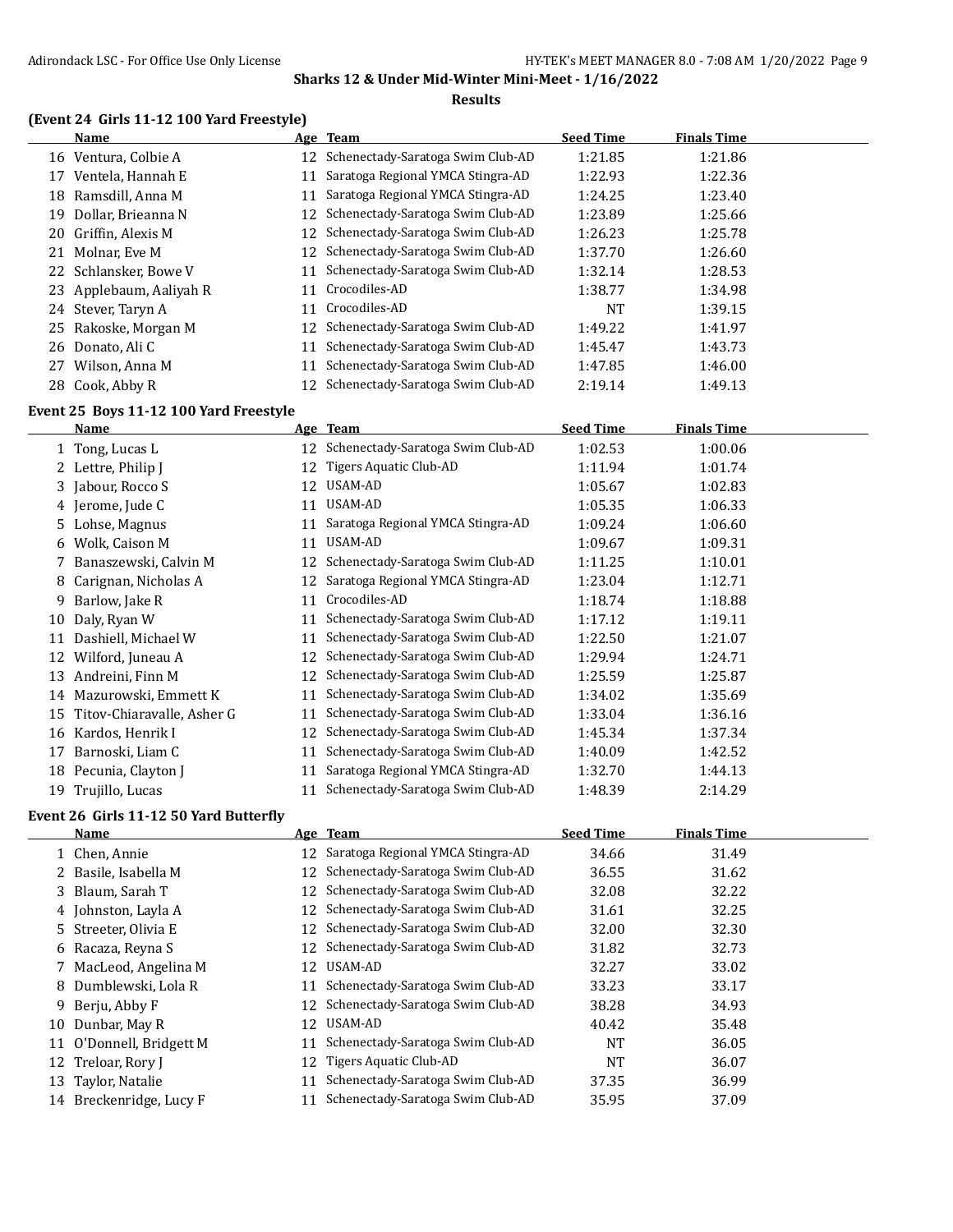#### **Results**

# **(Event 26 Girls 11-12 50 Yard Butterfly)**

| Name                    |    | Age Team                             | <b>Seed Time</b> | <b>Finals Time</b> |  |
|-------------------------|----|--------------------------------------|------------------|--------------------|--|
| 15 MacLeod, Addison M   | 11 | USAM-AD                              | 38.63            | 40.71              |  |
| 16 Ryan, Chloe M        | 11 | USAM-AD                              | 44.90            | 41.59              |  |
| 17 Thornton, Rylie E    |    | 11 Saratoga Regional YMCA Stingra-AD | <b>NT</b>        | 42.06              |  |
| 18 Dansie, Stella J     |    | 11 Schenectady-Saratoga Swim Club-AD | 58.80            | 46.75              |  |
| 19 Aldridge, Linnea G   |    | 11 Schenectady-Saratoga Swim Club-AD | NT               | 53.66              |  |
| 20 Stever, Taryn A      | 11 | Crocodiles-AD                        | NT               | 59.74              |  |
| --- Toomajian, Stella T |    | USAM-AD                              | NT               | DQ                 |  |
|                         |    |                                      |                  |                    |  |

#### **Event 27 Boys 11-12 50 Yard Butterfly**

| Name                |                         |    | Age Team                             | <b>Seed Time</b> | <b>Finals Time</b> |  |
|---------------------|-------------------------|----|--------------------------------------|------------------|--------------------|--|
| 1 Lettre, Philip J  |                         |    | 12 Tigers Aquatic Club-AD            | 32.71            | 29.10              |  |
| 2 Jerome, Jude C    |                         | 11 | USAM-AD                              | 34.31            | 34.27              |  |
| 3 Mastro, Nick J    |                         | 11 | Tigers Aquatic Club-AD               | 38.02            | 35.28              |  |
|                     | 4 Banaszewski, Calvin M |    | 12 Schenectady-Saratoga Swim Club-AD | 38.12            | 36.19              |  |
|                     | 5 Nikodem, Carter J     | 11 | Schenectady-Saratoga Swim Club-AD    | 40.61            | 39.25              |  |
| 6 Barlow, Jake R    |                         | 11 | Crocodiles-AD                        | 47.81            | 42.86              |  |
|                     | 7 Hastings, Charley D   |    | 12 Schenectady-Saratoga Swim Club-AD | 47.71            | 43.92              |  |
| --- Jabour, Rocco S |                         |    | 12 USAM-AD                           | 31.78            | DQ                 |  |

## **Event 28 Girls 11-12 50 Yard Backstroke**

|       | <b>Name</b>                  |    | Age Team                             | <b>Seed Time</b> | <b>Finals Time</b> |  |
|-------|------------------------------|----|--------------------------------------|------------------|--------------------|--|
|       | 1 Basile, Isabella M         | 12 | Schenectady-Saratoga Swim Club-AD    | 32.41            | 31.97              |  |
| 2     | Chen, Annie                  | 12 | Saratoga Regional YMCA Stingra-AD    | 37.78            | 33.82              |  |
| 3.    | Berju, Abby F                | 12 | Schenectady-Saratoga Swim Club-AD    | 34.70            | 34.41              |  |
| 4     | Breckenridge, Lucy F         | 11 | Schenectady-Saratoga Swim Club-AD    | 35.30            | 35.06              |  |
| 5.    | Treloar, Rory J              | 12 | Tigers Aquatic Club-AD               | 42.53            | 36.28              |  |
| 6     | Ryan, Callie J               | 11 | USAM-AD                              | 38.00            | 36.84              |  |
| 7.    | Muldner, Jules/Juliana G     | 12 | Schenectady-Saratoga Swim Club-AD    | 44.70            | 38.64              |  |
| 8     | Dunbar, Georgia B            | 12 | USAM-AD                              | 39.08            | 38.84              |  |
| 9.    | Durfee, Emily G              | 11 | Schenectady-Saratoga Swim Club-AD    | 39.68            | 39.58              |  |
| 10    | O'Donnell, Bridgett M        | 11 | Schenectady-Saratoga Swim Club-AD    | 40.74            | 40.05              |  |
| 11    | Ryan, Chloe M                | 11 | USAM-AD                              | 44.82            | 41.69              |  |
| 12    | MacLeod, Addison M           | 11 | <b>USAM-AD</b>                       | 41.38            | 42.17              |  |
| $*13$ | Molnar, Eve M                | 12 | Schenectady-Saratoga Swim Club-AD    | 48.70            | 42.93              |  |
| $*13$ | Watson, Eliza L              | 12 | Saratoga Regional YMCA Stingra-AD    | 53.29            | 42.93              |  |
| 15    | Ventura, Colbie A            | 12 | Schenectady-Saratoga Swim Club-AD    | 45.45            | 43.82              |  |
| 16    | Aldridge, Linnea G           | 11 | Schenectady-Saratoga Swim Club-AD    | 46.16            | 44.27              |  |
| 17    | Dansie, Stella J             | 11 | Schenectady-Saratoga Swim Club-AD    | 43.18            | 44.72              |  |
| 18    | Ventela, Hannah E            | 11 | Saratoga Regional YMCA Stingra-AD    | 47.50            | 46.10              |  |
| 19    | Griffin, Alexis M            | 12 | Schenectady-Saratoga Swim Club-AD    | 46.67            | 46.20              |  |
| 20    | Ramsdill, Anna M             | 11 | Saratoga Regional YMCA Stingra-AD    | 47.37            | 46.55              |  |
| 21    | Wilson, Anna M               | 11 | Schenectady-Saratoga Swim Club-AD    | 47.59            | 47.56              |  |
| 22    | Schlansker, Bowe V           | 11 | Schenectady-Saratoga Swim Club-AD    | 47.84            | 47.67              |  |
| 23    | Dollar, Brieanna N           | 12 | Schenectady-Saratoga Swim Club-AD    | 46.95            | 47.97              |  |
| 24    | Rakoske, Morgan M            | 12 | Schenectady-Saratoga Swim Club-AD    | 52.64            | 48.72              |  |
| 25    | Applebaum, Aaliyah R         | 11 | Crocodiles-AD                        | 56.35            | 52.30              |  |
| 26    | Fitzgerald-VanLoan, Hadley F | 11 | Tigers Aquatic Club-AD               | NT               | 52.61              |  |
| 27    | Assa, Chloe E                | 11 | Tigers Aquatic Club-AD               | <b>NT</b>        | 54.19              |  |
| 28    | Stever, Taryn A              | 11 | Crocodiles-AD                        | <b>NT</b>        | 55.96              |  |
| 29    | Donato, Ali C                | 11 | Schenectady-Saratoga Swim Club-AD    | 55.59            | 57.58              |  |
| 30    | Cook, Abby R                 |    | 12 Schenectady-Saratoga Swim Club-AD | 55.79            | 1:00.68            |  |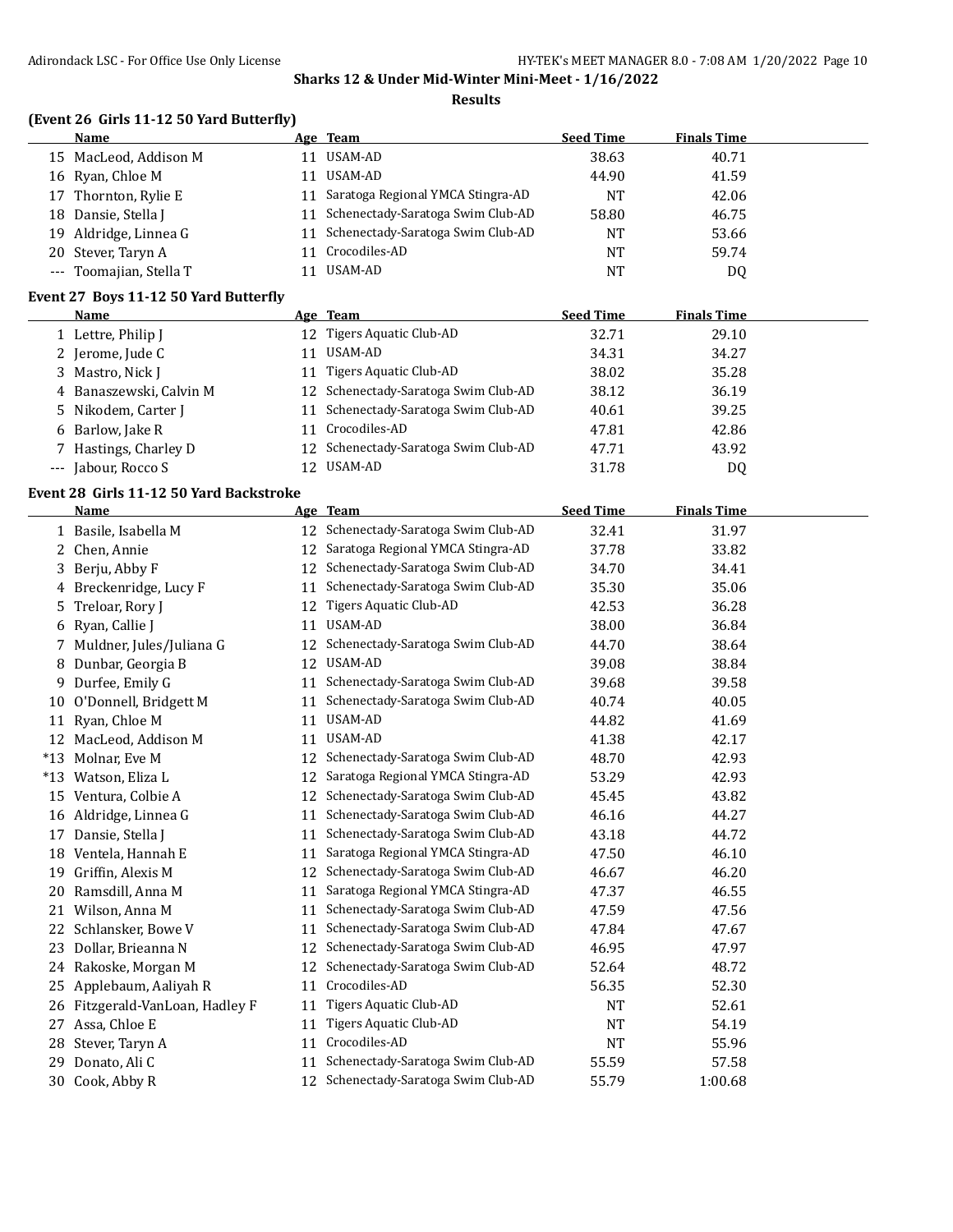#### **Results**

#### **Event 29 Boys 11-12 50 Yard Backstroke**

|     | Name                       | Age | <b>Team</b>                       | <b>Seed Time</b> | <b>Finals Time</b> |  |
|-----|----------------------------|-----|-----------------------------------|------------------|--------------------|--|
|     | 1 Tong, Lucas L            | 12  | Schenectady-Saratoga Swim Club-AD | 32.71            | 31.53              |  |
|     | Wang, Sam C                | 12  | Schenectady-Saratoga Swim Club-AD | 33.68            | 33.39              |  |
| 3   | Carignan, Nicholas A       | 12  | Saratoga Regional YMCA Stingra-AD | 40.39            | 36.50              |  |
| 4   | Lohse, Magnus              | 11  | Saratoga Regional YMCA Stingra-AD | 36.40            | 36.81              |  |
| 5   | Banaszewski, Calvin M      | 12  | Schenectady-Saratoga Swim Club-AD | 37.95            | 38.12              |  |
| 6   | Wolk, Caison M             | 11  | USAM-AD                           | 38.67            | 39.12              |  |
|     | Nikodem, Carter J          | 11  | Schenectady-Saratoga Swim Club-AD | 40.77            | 39.69              |  |
| 8   | Hastings, Charley D        | 12  | Schenectady-Saratoga Swim Club-AD | 41.46            | 41.84              |  |
| 9   | Dashiell, Michael W        | 11  | Schenectady-Saratoga Swim Club-AD | 41.98            | 41.98              |  |
| 10  | Daly, Ryan W               | 11  | Schenectady-Saratoga Swim Club-AD | 42.76            | 43.70              |  |
| 11  | Wilford, Juneau A          | 12  | Schenectady-Saratoga Swim Club-AD | 49.13            | 45.37              |  |
| 12  | Kardos, Henrik I           | 12  | Schenectady-Saratoga Swim Club-AD | 47.69            | 47.39              |  |
| 13  | Barnoski, Liam C           | 11  | Schenectady-Saratoga Swim Club-AD | 51.43            | 50.14              |  |
| 14  | Titov-Chiaravalle, Asher G | 11  | Schenectady-Saratoga Swim Club-AD | 48.28            | 51.98              |  |
| 15  | Pecunia, Clayton J         | 11  | Saratoga Regional YMCA Stingra-AD | 55.41            | 53.27              |  |
| 16  | Mazurowski, Emmett K       | 11  | Schenectady-Saratoga Swim Club-AD | 52.68            | 55.64              |  |
| 17  | Trujillo, Lucas            | 11  | Schenectady-Saratoga Swim Club-AD | 55.99            | 1:01.71            |  |
| 18  | Mainoo, Jacob O            | 11  | Schenectady-Saratoga Swim Club-AD | <b>NT</b>        | 1:08.92            |  |
| --- | Russell, Ryan H            | 11  | Schenectady-Saratoga Swim Club-AD | <b>NT</b>        | DQ                 |  |
| --- | Tuohy, Miles J             | 11  | Schenectady-Saratoga Swim Club-AD | <b>NT</b>        | DQ                 |  |
| --- | Andreini, Finn M           | 12  | Schenectady-Saratoga Swim Club-AD | 46.11            | D <sub>0</sub>     |  |

## **Event 30 Girls 11-12 50 Yard Breaststroke**

|    | <b>Name</b>                  |    | Age Team                          | <b>Seed Time</b> | <b>Finals Time</b> |
|----|------------------------------|----|-----------------------------------|------------------|--------------------|
|    | 1 Johnston, Layla A          | 12 | Schenectady-Saratoga Swim Club-AD | 37.51            | 36.54              |
| 2. | Chen, Annie                  | 12 | Saratoga Regional YMCA Stingra-AD | 36.98            | 37.03              |
| 3. | Kane, Emily J                | 12 | Unattached-AD                     | 37.00            | 37.08              |
|    | 4 Dumblewski, Lola R         | 11 | Schenectady-Saratoga Swim Club-AD | 37.44            | 37.21              |
| 5. | Blaum, Sarah T               | 12 | Schenectady-Saratoga Swim Club-AD | 36.17            | 38.14              |
| 6  | Racaza, Reyna S              | 12 | Schenectady-Saratoga Swim Club-AD | 38.82            | 39.85              |
| 7  | Berju, Abby F                | 12 | Schenectady-Saratoga Swim Club-AD | 40.53            | 40.50              |
| 8  | Ryan, Callie J               | 11 | USAM-AD                           | 40.10            | 40.82              |
| 9  | Ricciardelli, Jordan R       | 11 | Saratoga Regional YMCA Stingra-AD | 43.01            | 41.28              |
| 10 | Dunbar, May R                | 12 | USAM-AD                           | 43.59            | 42.38              |
| 11 | Breckenridge, Lucy F         | 11 | Schenectady-Saratoga Swim Club-AD | 42.00            | 42.55              |
| 12 | McCarthy, Harper F           | 12 | Saratoga Regional YMCA Stingra-AD | 44.50            | 42.63              |
| 13 | Muldner, Jules/Juliana G     | 12 | Schenectady-Saratoga Swim Club-AD | 44.95            | 44.36              |
| 14 | Taylor, Natalie              | 11 | Schenectady-Saratoga Swim Club-AD | 47.80            | 45.33              |
| 15 | Watson, Eliza L              | 12 | Saratoga Regional YMCA Stingra-AD | 52.88            | 47.38              |
| 16 | Ryan, Chloe M                | 11 | USAM-AD                           | 50.24            | 47.91              |
| 17 | Donato, Ali C                | 11 | Schenectady-Saratoga Swim Club-AD | 48.89            | 51.47              |
| 18 | Thornton, Rylie E            | 11 | Saratoga Regional YMCA Stingra-AD | 55.26            | 51.88              |
| 19 | Applebaum, Aaliyah R         | 11 | Crocodiles-AD                     | 55.27            | 51.95              |
| 20 | Ramsdill, Anna M             | 11 | Saratoga Regional YMCA Stingra-AD | 51.85            | 52.36              |
| 21 | Griffin, Alexis M            | 12 | Schenectady-Saratoga Swim Club-AD | 1:01.61          | 52.62              |
| 22 | Ventura, Colbie A            | 12 | Schenectady-Saratoga Swim Club-AD | 55.46            | 52.63              |
| 23 | MacLeod, Addison M           | 11 | USAM-AD                           | 52.99            | 52.91              |
| 24 | Durfee, Emily G              | 11 | Schenectady-Saratoga Swim Club-AD | 1:09.00          | 53.48              |
| 25 | Ventela, Hannah E            | 11 | Saratoga Regional YMCA Stingra-AD | 1:19.05          | 1:03.79            |
| 26 | Wilson, Anna M               | 11 | Schenectady-Saratoga Swim Club-AD | 1:08.14          | 1:04.98            |
| 27 | Fitzgerald-VanLoan, Hadley F | 11 | Tigers Aquatic Club-AD            | <b>NT</b>        | 1:07.55            |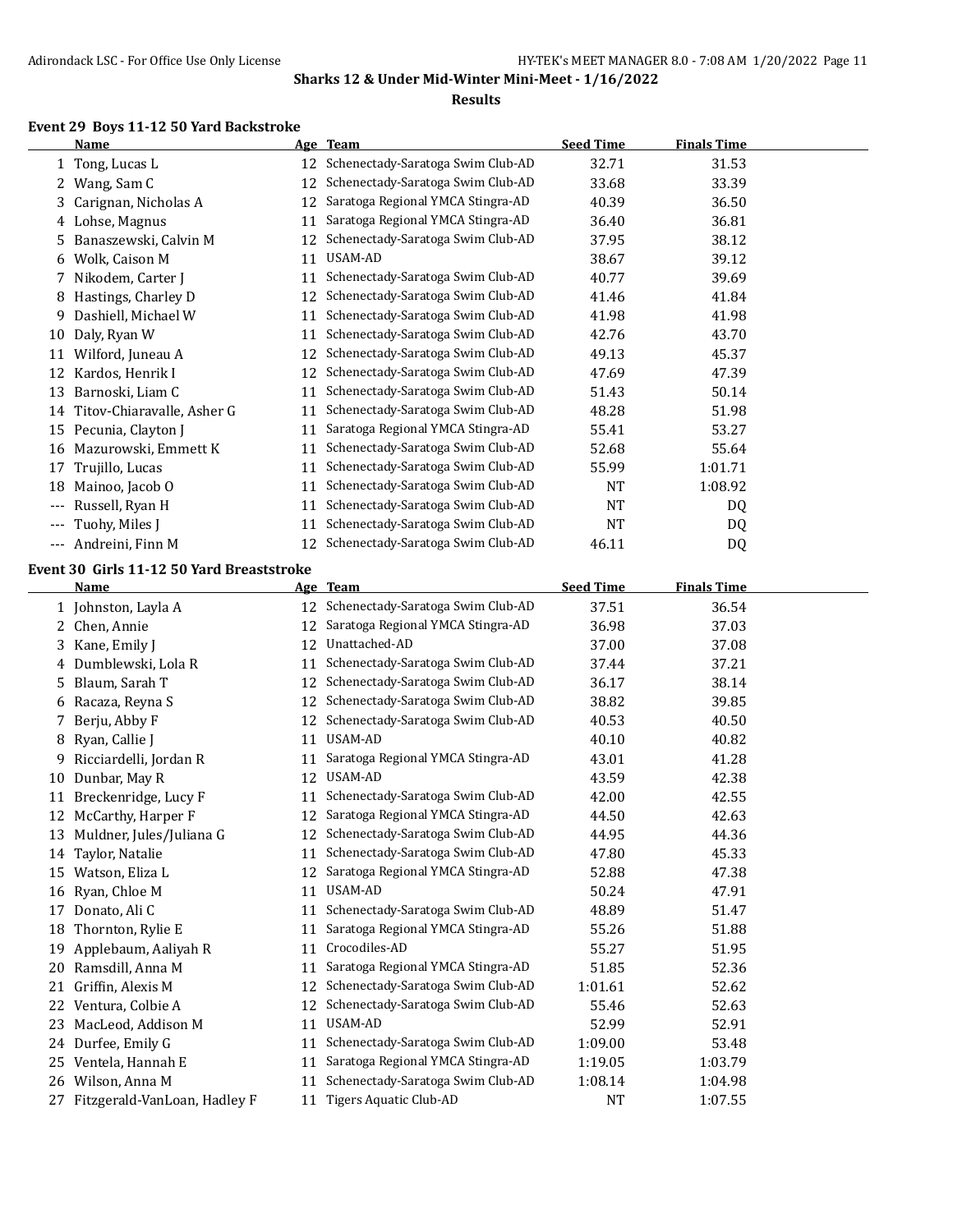|                |                                             |    | Sharks 12 & Under Mid-Winter Mini-Meet - 1/16/2022 |                  |                    |  |  |
|----------------|---------------------------------------------|----|----------------------------------------------------|------------------|--------------------|--|--|
| <b>Results</b> |                                             |    |                                                    |                  |                    |  |  |
|                | (Event 30 Girls 11-12 50 Yard Breaststroke) |    |                                                    |                  |                    |  |  |
|                | Name                                        |    | Age Team                                           | <b>Seed Time</b> | <b>Finals Time</b> |  |  |
| $---$          | Paul, Maeve K                               | 12 | Tigers Aquatic Club-AD                             | NT               | DQ                 |  |  |
|                | Rakoske, Morgan M                           | 12 | Schenectady-Saratoga Swim Club-AD                  | <b>NT</b>        | DQ                 |  |  |
|                | Assa, Chloe E                               | 11 | <b>Tigers Aquatic Club-AD</b>                      | NT               | DQ                 |  |  |
| $\cdots$       | Cook, Abby R                                | 12 | Schenectady-Saratoga Swim Club-AD                  | <b>NT</b>        | DQ                 |  |  |
|                | Event 31 Boys 11-12 50 Yard Breaststroke    |    |                                                    |                  |                    |  |  |
|                | Name                                        |    | Age Team                                           | <b>Seed Time</b> | <b>Finals Time</b> |  |  |
|                | 1 Tong, Lucas L                             |    | 12 Schenectady-Saratoga Swim Club-AD               | 37.88            | 36.90              |  |  |
|                | 2 Daly, Ryan W                              | 11 | Schenectady-Saratoga Swim Club-AD                  | 47.52            | 45.40              |  |  |
|                | 3 Barlow, Jake R                            | 11 | Crocodiles-AD                                      | 48.54            | 47.62              |  |  |
|                | 4 Wolk, Caison M                            | 11 | USAM-AD                                            | 48.77            | 49.36              |  |  |
|                | 5 Hastings, Charley D                       | 12 | Schenectady-Saratoga Swim Club-AD                  | 49.65            | 49.68              |  |  |
| 6              | Titov-Chiaravalle, Asher G                  | 11 | Schenectady-Saratoga Swim Club-AD                  | 59.49            | 56.39              |  |  |
|                | 7 Mazurowski, Emmett K                      | 11 | Schenectady-Saratoga Swim Club-AD                  | NT               | 1:00.21            |  |  |
|                | 8 Pecunia, Clayton J                        | 11 | Saratoga Regional YMCA Stingra-AD                  | 1:08.24          | 1:06.64            |  |  |
|                | --- Lettre, Philip J                        | 12 | <b>Tigers Aquatic Club-AD</b>                      | 45.85            | DQ                 |  |  |
|                | Event 32 Girls 11-12 50 Yard Freestyle      |    |                                                    |                  |                    |  |  |
|                | <b>Name</b>                                 |    | Age Team                                           | <b>Seed Time</b> | <b>Finals Time</b> |  |  |
|                | 1 Streeter, Olivia E                        | 12 | Schenectady-Saratoga Swim Club-AD                  | 28.67            | 27.85              |  |  |
|                | 2 Blaum, Sarah T                            | 12 | Schenectady-Saratoga Swim Club-AD                  | 28.51            | 28.51              |  |  |
|                | 3 Treloar, Rory J                           | 12 | <b>Tigers Aquatic Club-AD</b>                      | 32.00            | 28.92              |  |  |
|                | 4 Dumblewski, Lola R                        | 11 | Schenectady-Saratoga Swim Club-AD                  | 29.38            | 29.00              |  |  |
| 5              | Chen, Annie                                 | 12 | Saratoga Regional YMCA Stingra-AD                  | 30.46            | 29.18              |  |  |
|                | 6 MacLeod, Angelina M                       | 12 | <b>USAM-AD</b>                                     | 27.67            | 29.23              |  |  |
|                | 7 Basile, Isabella M                        | 12 | Schenectady-Saratoga Swim Club-AD                  | 29.81            | 30.41              |  |  |
|                | 8 Dunbar, Georgia B                         | 12 | USAM-AD                                            | 31.31            | 30.94              |  |  |
|                | 9 Dunbar, May R                             | 12 | USAM-AD                                            | 31.09            | 32.08              |  |  |
|                | 10 O'Donnell, Bridgett M                    |    | 11 Schenectady-Saratoga Swim Club-AD               | 33.63            | 32.87              |  |  |
|                | 11 Ricciardelli, Jordan R                   | 11 | Saratoga Regional YMCA Stingra-AD                  | 33.11            | 32.96              |  |  |
|                | 12 Ryan, Chloe M                            | 11 | USAM-AD                                            | 35.62            | 34.19              |  |  |
|                | 13 Toomajian, Stella T                      | 11 | USAM-AD                                            | 36.47            | 35.41              |  |  |
|                | 14 Ventura, Colbie A                        |    | 12 Schenectady-Saratoga Swim Club-AD               | 37.07            | 36.99              |  |  |
|                | 15 Thornton, Rylie E                        |    | 11 Saratoga Regional YMCA Stingra-AD               | 37.75            | 37.04              |  |  |
|                | 16 Molnar, Eve M                            |    | 12 Schenectady-Saratoga Swim Club-AD               | 42.93            | 37.40              |  |  |
|                | 17 Dansie, Stella J                         | 11 | Schenectady-Saratoga Swim Club-AD                  | 40.27            | 37.88              |  |  |
|                | 18 Aldridge, Linnea G                       | 11 | Schenectady-Saratoga Swim Club-AD                  | 38.72            | 38.54              |  |  |
| 19             | Griffin, Alexis M                           | 12 | Schenectady-Saratoga Swim Club-AD                  | 38.70            | 39.19              |  |  |
| 20             | Schlansker, Bowe V                          | 11 | Schenectady-Saratoga Swim Club-AD                  | 39.92            | 39.81              |  |  |
|                | 21 Dollar, Brieanna N                       | 12 | Schenectady-Saratoga Swim Club-AD                  | 38.41            | 40.38              |  |  |
|                | 22 Watson, Eliza L                          | 12 | Saratoga Regional YMCA Stingra-AD                  | 49.59            | 43.66              |  |  |
|                | 23 Assa, Chloe E                            | 11 | Tigers Aquatic Club-AD                             | NT               | 44.12              |  |  |
|                | 24 Rakoske, Morgan M                        | 12 | Schenectady-Saratoga Swim Club-AD                  | 45.10            | 44.55              |  |  |
| 25             | Fitzgerald-VanLoan, Hadley F                | 11 | <b>Tigers Aquatic Club-AD</b>                      | <b>NT</b>        | 44.94              |  |  |
|                | 26 Cook, Abby R                             | 12 | Schenectady-Saratoga Swim Club-AD                  | 48.15            | 50.10              |  |  |
|                | Event 33 Boys 11-12 50 Yard Freestyle       |    |                                                    |                  |                    |  |  |
|                | <u>Name</u>                                 |    | Age Team                                           | <b>Seed Time</b> | <b>Finals Time</b> |  |  |
|                | 1 Jabour, Rocco S                           |    | 12 USAM-AD                                         | 28.62            | 28.54              |  |  |
|                | 2 Wang, Sam C                               | 12 | Schenectady-Saratoga Swim Club-AD                  | 30.77            | 29.81              |  |  |
|                | 3 Jerome, Jude C                            | 11 | USAM-AD                                            | 29.46            | 30.45              |  |  |
|                | 4 Mastro, Nick J                            |    | 11 Tigers Aquatic Club-AD                          | 34.49            | 30.56              |  |  |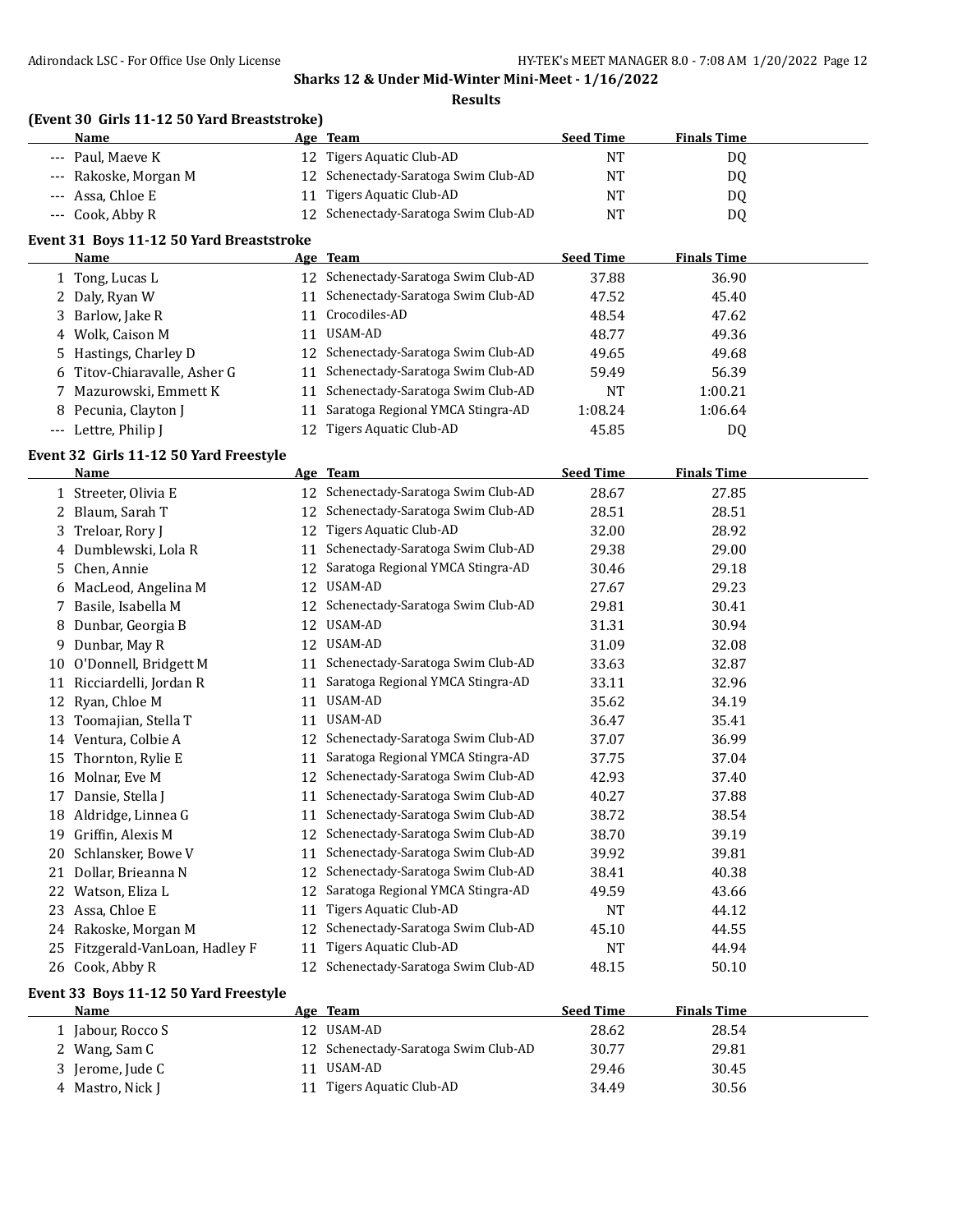#### **Results**

# **(Event 33 Boys 11-12 50 Yard Freestyle)**

|       | Name                    |    | Age Team                          | <b>Seed Time</b> | <b>Finals Time</b> |  |
|-------|-------------------------|----|-----------------------------------|------------------|--------------------|--|
|       | 5 Lohse, Magnus         | 11 | Saratoga Regional YMCA Stingra-AD | 31.24            | 31.03              |  |
|       | 6 Banaszewski, Calvin M | 12 | Schenectady-Saratoga Swim Club-AD | 33.22            | 31.09              |  |
|       | 7 Carignan, Nicholas A  | 12 | Saratoga Regional YMCA Stingra-AD | 33.59            | 32.06              |  |
|       | 8 Nikodem, Carter J     | 11 | Schenectady-Saratoga Swim Club-AD | 32.59            | 33.26              |  |
| 9     | Daly, Ryan W            | 11 | Schenectady-Saratoga Swim Club-AD | 41.58            | 33.52              |  |
| 10    | Dashiell, Michael W     | 11 | Schenectady-Saratoga Swim Club-AD | 37.73            | 35.09              |  |
| 11    | Andreini, Finn M        | 12 | Schenectady-Saratoga Swim Club-AD | 37.54            | 37.03              |  |
| 12    | Wilford, Juneau A       | 12 | Schenectady-Saratoga Swim Club-AD | 39.65            | 39.32              |  |
| 13    | Mazurowski, Emmett K    | 11 | Schenectady-Saratoga Swim Club-AD | 41.50            | 42.84              |  |
| 14    | Barnoski, Liam C        | 11 | Schenectady-Saratoga Swim Club-AD | 45.92            | 44.05              |  |
| 15    | Pecunia, Clayton J      | 11 | Saratoga Regional YMCA Stingra-AD | 39.96            | 44.96              |  |
|       | 16 Trujillo, Lucas      | 11 | Schenectady-Saratoga Swim Club-AD | 49.14            | 45.51              |  |
| 17    | Mainoo, Jacob O         | 11 | Schenectady-Saratoga Swim Club-AD | <b>NT</b>        | 52.94              |  |
| 18    | Tuohy, Miles J          | 11 | Schenectady-Saratoga Swim Club-AD | <b>NT</b>        | 57.76              |  |
| 19    | Russell, Ryan H         | 11 | Schenectady-Saratoga Swim Club-AD | <b>NT</b>        | 1:05.42            |  |
| $---$ | Kardos, Henrik I        | 12 | Schenectady-Saratoga Swim Club-AD | 42.69            | D <sub>0</sub>     |  |

## **Event 34 Girls 11-12 100 Yard IM**

|       | <b>Name</b>              |    | Age Team                             | <b>Seed Time</b> | <b>Finals Time</b> |  |
|-------|--------------------------|----|--------------------------------------|------------------|--------------------|--|
|       | 1 Johnston, Layla A      |    | 12 Schenectady-Saratoga Swim Club-AD | 1:12.01          | 1:11.83            |  |
| 2     | Kane, Emily J            | 12 | Unattached-AD                        | 1:18.80          | 1:12.61            |  |
| 3     | Basile, Isabella M       | 12 | Schenectady-Saratoga Swim Club-AD    | 1:14.76          | 1:13.45            |  |
| 4     | Racaza, Reyna S          | 12 | Schenectady-Saratoga Swim Club-AD    | 1:27.52          | 1:14.02            |  |
|       | MacLeod, Angelina M      | 12 | USAM-AD                              | 1:12.38          | 1:14.30            |  |
| 6     | Streeter, Olivia E       |    | 12 Schenectady-Saratoga Swim Club-AD | 1:17.14          | 1:14.33            |  |
| 7     | Dumblewski, Lola R       | 11 | Schenectady-Saratoga Swim Club-AD    | 1:13.57          | 1:14.50            |  |
| 8     | Treloar, Rory J          | 12 | <b>Tigers Aquatic Club-AD</b>        | 1:37.08          | 1:18.47            |  |
| 9     | Ryan, Callie J           | 11 | <b>USAM-AD</b>                       | 1:32.59          | 1:18.72            |  |
| 10    | Berju, Abby F            |    | 12 Schenectady-Saratoga Swim Club-AD | 1:21.09          | 1:19.45            |  |
| 11    | Breckenridge, Lucy F     | 11 | Schenectady-Saratoga Swim Club-AD    | 1:20.93          | 1:20.90            |  |
| 12    | Dunbar, Georgia B        | 12 | USAM-AD                              | 1:24.36          | 1:21.80            |  |
| 13    | Dunbar, May R            |    | 12 USAM-AD                           | 1:21.07          | 1:22.01            |  |
| 14    | Ricciardelli, Jordan R   |    | 11 Saratoga Regional YMCA Stingra-AD | 1:28.97          | 1:23.54            |  |
| 15    | Taylor, Natalie          |    | 11 Schenectady-Saratoga Swim Club-AD | 1:24.52          | 1:25.13            |  |
| 16    | Muldner, Jules/Juliana G | 12 | Schenectady-Saratoga Swim Club-AD    | 1:30.27          | 1:26.46            |  |
| 17    | McCarthy, Harper F       | 12 | Saratoga Regional YMCA Stingra-AD    | 1:50.78          | 1:26.58            |  |
| 18    | Paul, Maeve K            | 12 | <b>Tigers Aquatic Club-AD</b>        | <b>NT</b>        | 1:31.92            |  |
| 19    | Durfee, Emily G          | 11 | Schenectady-Saratoga Swim Club-AD    | 1:36.62          | 1:31.94            |  |
| 20    | MacLeod, Addison M       |    | 11 USAM-AD                           | 1:28.75          | 1:32.98            |  |
| 21    | Aldridge, Linnea G       | 11 | Schenectady-Saratoga Swim Club-AD    | 1:39.85          | 1:40.76            |  |
| 22    | Dansie, Stella J         |    | 11 Schenectady-Saratoga Swim Club-AD | 1:41.85          | 1:42.16            |  |
| 23    | Dollar, Brieanna N       | 12 | Schenectady-Saratoga Swim Club-AD    | 1:37.06          | 1:42.42            |  |
| 24    | Applebaum, Aaliyah R     | 11 | Crocodiles-AD                        | 3:24.40          | 1:44.93            |  |
| 25    | Ventela, Hannah E        | 11 | Saratoga Regional YMCA Stingra-AD    | 2:14.00          | 1:51.60            |  |
|       | 26 Assa, Chloe E         | 11 | Tigers Aquatic Club-AD               | <b>NT</b>        | 2:01.24            |  |
| 27    | Donato, Ali C            | 11 | Schenectady-Saratoga Swim Club-AD    | 1:56.02          | 2:01.94            |  |
| 28    | Wilson, Anna M           | 11 | Schenectady-Saratoga Swim Club-AD    | 2:08.99          | 2:02.91            |  |
| $---$ | Molnar, Eve M            | 12 | Schenectady-Saratoga Swim Club-AD    | <b>NT</b>        | DQ                 |  |
|       | Schlansker, Bowe V       | 11 | Schenectady-Saratoga Swim Club-AD    | <b>NT</b>        | DQ                 |  |
| $---$ | Ramsdill, Anna M         | 11 | Saratoga Regional YMCA Stingra-AD    | 1:51.73          | DQ                 |  |
| $---$ | Stever, Taryn A          | 11 | Crocodiles-AD                        | <b>NT</b>        | DQ                 |  |
|       | Toomajian, Stella T      |    | 11 USAM-AD                           | <b>NT</b>        | DQ                 |  |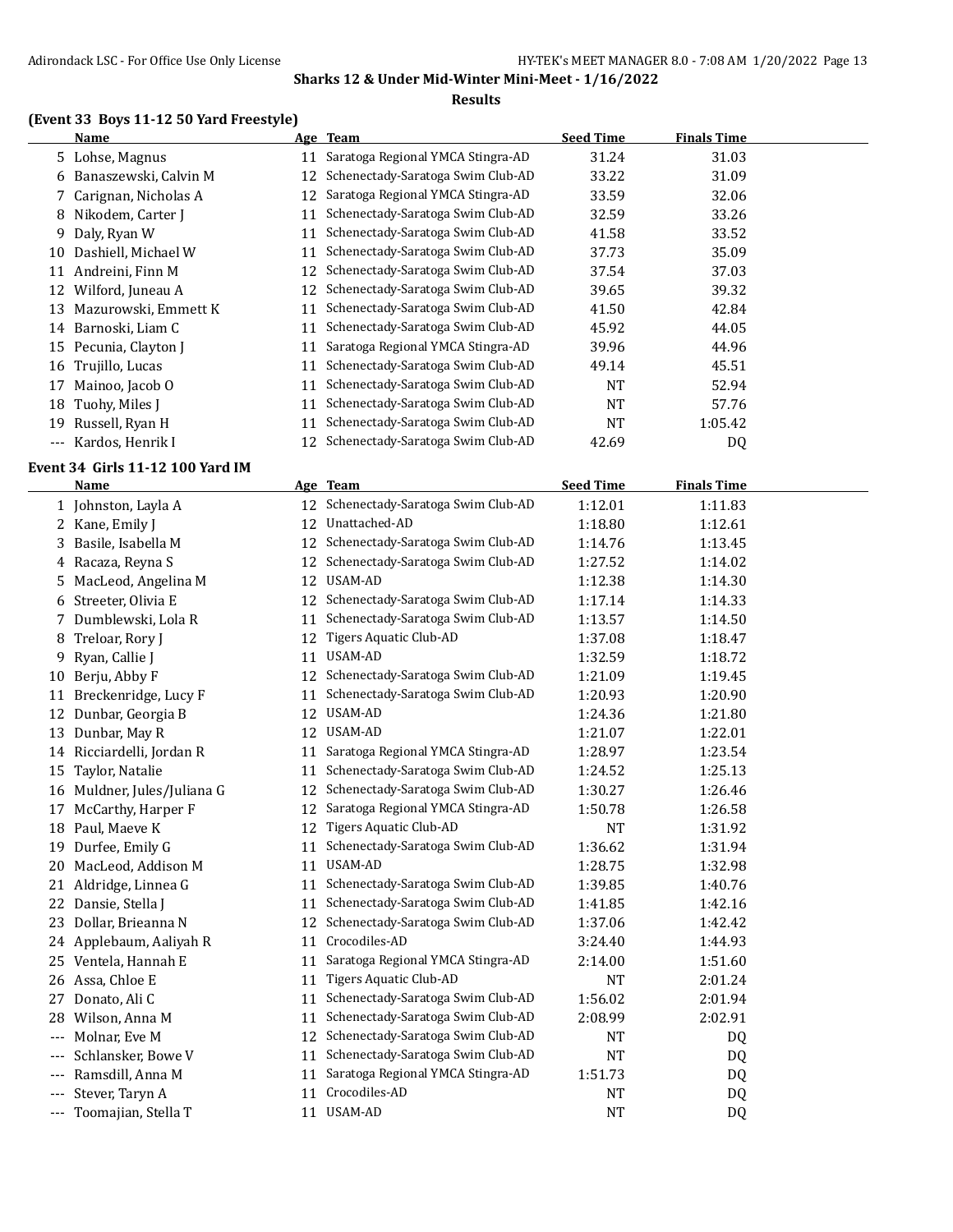#### **Results**

#### **Event 35 Boys 11-12 100 Yard IM**

|       | Name                       |    | Age Team                             | <b>Seed Time</b> | <b>Finals Time</b> |  |
|-------|----------------------------|----|--------------------------------------|------------------|--------------------|--|
|       | 1 Tong, Lucas L            |    | 12 Schenectady-Saratoga Swim Club-AD | 1:11.06          | 1:08.92            |  |
|       | 2 Lettre, Philip J         | 12 | Tigers Aquatic Club-AD               | 1:19.10          | 1:11.84            |  |
|       | 3 Jabour, Rocco S          | 12 | USAM-AD                              | 1:11.34          | 1:12.33            |  |
| 4     | Wang, Sam C                | 12 | Schenectady-Saratoga Swim Club-AD    | 1:17.79          | 1:14.65            |  |
|       | 5 Jerome, Jude C           | 11 | USAM-AD                              | 1:17.82          | 1:20.73            |  |
|       | 6 Lohse, Magnus            | 11 | Saratoga Regional YMCA Stingra-AD    | 1:29.48          | 1:25.43            |  |
|       | Wolk, Caison M             | 11 | USAM-AD                              | 1:28.70          | 1:25.46            |  |
| 8     | Mastro, Nick J             | 11 | Tigers Aquatic Club-AD               | NT               | 1:27.53            |  |
| 9.    | Barlow, Jake R             | 11 | Crocodiles-AD                        | 1:31.28          | 1:31.43            |  |
| 10    | Hastings, Charley D        | 12 | Schenectady-Saratoga Swim Club-AD    | 1:33.53          | 1:31.71            |  |
| 11    | Dashiell, Michael W        | 11 | Schenectady-Saratoga Swim Club-AD    | 1:38.81          | 1:34.26            |  |
| 12    | Wilford, Juneau A          | 12 | Schenectady-Saratoga Swim Club-AD    | 1:42.32          | 1:38.70            |  |
| 13    | Andreini, Finn M           | 12 | Schenectady-Saratoga Swim Club-AD    | NT               | 1:42.65            |  |
| 14    | Titov-Chiaravalle, Asher G | 11 | Schenectady-Saratoga Swim Club-AD    | 1:52.61          | 1:49.64            |  |
| 15    | Kardos, Henrik I           | 12 | Schenectady-Saratoga Swim Club-AD    | 1:50.52          | 1:49.73            |  |
| $---$ | Barnoski, Liam C           | 11 | Schenectady-Saratoga Swim Club-AD    | <b>NT</b>        | DQ                 |  |
| $---$ | Nikodem, Carter J          | 11 | Schenectady-Saratoga Swim Club-AD    | 1:26.49          | DQ                 |  |

#### **Event 36 Mixed 11-12 200 Yard Freestyle Relay**

|    | <b>Team</b>                       | <b>Relay</b>                      | <b>Seed Time</b>             | <b>Finals Time</b>          |
|----|-----------------------------------|-----------------------------------|------------------------------|-----------------------------|
|    | 1 Schenectady-Saratoga Swim Club  | A                                 | 1:56.86                      | 1:56.38                     |
|    | 1) Tong, Lucas L M12              | 2) Streeter, Olivia E W12         | 3) Wang, Sam C M12           | 4) Blaum, Sarah T W12       |
|    | 2 USAM-AD                         | A                                 | NT                           | 1:58.83                     |
|    | 1) Jabour, Rocco S M12            | 2) Dunbar, Georgia B W12          | 3) Jerome, Jude C M11        | 4) MacLeod, Angelina M W12  |
|    | 3 Tigers Aquatic Club-AD          | A                                 | 1:57.16                      | 2:03.91                     |
|    | 1) Lettre, Philip J M12           | 2) Paul, Maeve K W12              | 3) Mastro, Nick J M11        | 4) Treloar, Rory J W12      |
|    | 4 Schenectady-Saratoga Swim Club  | B                                 | 2:05.39                      | 2:04.04                     |
|    | 1) Racaza, Reyna S W12            | 2) Nikodem, Carter J M11          | 3) Banaszewski, Calvin M M12 | 4) Johnston, Layla A W12    |
|    | 5 Saratoga Regional YMCA Stingra- | A                                 | 2:08.40                      | 2:06.37                     |
|    | 1) Lohse, Magnus M11              | 2) Ricciardelli, Jordan R W11     | 3) Carignan, Nicholas A M12  | 4) Chen, Annie W12          |
|    | 6 USAM-AD                         | B                                 | <b>NT</b>                    | 2:11.09                     |
|    | 1) Dunbar, May R W12              | 2) MacLeod, Addison M W11         | 3) Wolk, Caison M M11        | 4) Ryan, Callie J W11       |
|    | 7 Schenectady-Saratoga Swim Club  | C                                 | 2:11.64                      | 2:15.53                     |
|    | 1) Basile, Isabella M W12         | 2) Hastings, Charley D M12        | 3) Andreini, Finn M M12      | 4) Breckenridge, Lucy F W11 |
|    | Schenectady-Saratoga Swim Club    | D                                 | 2:27.13                      | 2:21.93                     |
|    | 1) Taylor, Natalie W11            | 2) Dashiell, Michael W M11        | 3) Wilford, Juneau A M12     | 4) Berju, Abby F W12        |
|    | Schenectady-Saratoga Swim Club    | F                                 | 2:39.18                      | 2:27.81                     |
|    | 1) Muldner, Jules/Juliana G W12   | 2) Daly, Ryan W M11               | 3) Kardos, Henrik I M12      | 4) Griffin, Alexis M W12    |
| 10 | Schenectady-Saratoga Swim Club    | E                                 | 2:31.24                      | 2:31.33                     |
|    | 1) O'Donnell, Bridgett M W11      | 2) Titov-Chiaravalle, Asher G M11 | 3) Mazurowski, Emmett K M11  | 4) Durfee, Emily G W11      |
|    | 11 Schenectady-Saratoga Swim Club | G                                 | 2:48.97                      | 2:44.61                     |
|    | 1) Ventura, Colbie A W12          | 2) Barnoski, Liam C M11           | 3) Trujillo, Lucas M11       | 4) Aldridge, Linnea G W11   |
|    | 12 Schenectady-Saratoga Swim Club | H                                 | 3:14.47                      | 2:58.14                     |
|    | 1) Cook, Abby R W12               | 2) Dollar, Brieanna N W12         | 3) Schlansker, Bowe V W11    |                             |

## **Event 101 Women 13 & Over 200 Yard Freestyle Time Trial**

| Name                 | Age | Team                                 | <b>Seed Time</b> | <b>Finals Time</b> |
|----------------------|-----|--------------------------------------|------------------|--------------------|
| - Time Trial         |     |                                      |                  |                    |
| Watson, Avery K      |     | 14 Schenectady-Saratoga Swim Club-AD | 2:18.61          | 2:14.73            |
| 2 Splendido, Lily K  |     | 14 Schenectady-Saratoga Swim Club-AD | 2:16.35          | 2:15.72            |
| 3 Sokolewicz, Kate N |     | 13 Schenectady-Saratoga Swim Club-AD | 2:40.36          | 2:33.45            |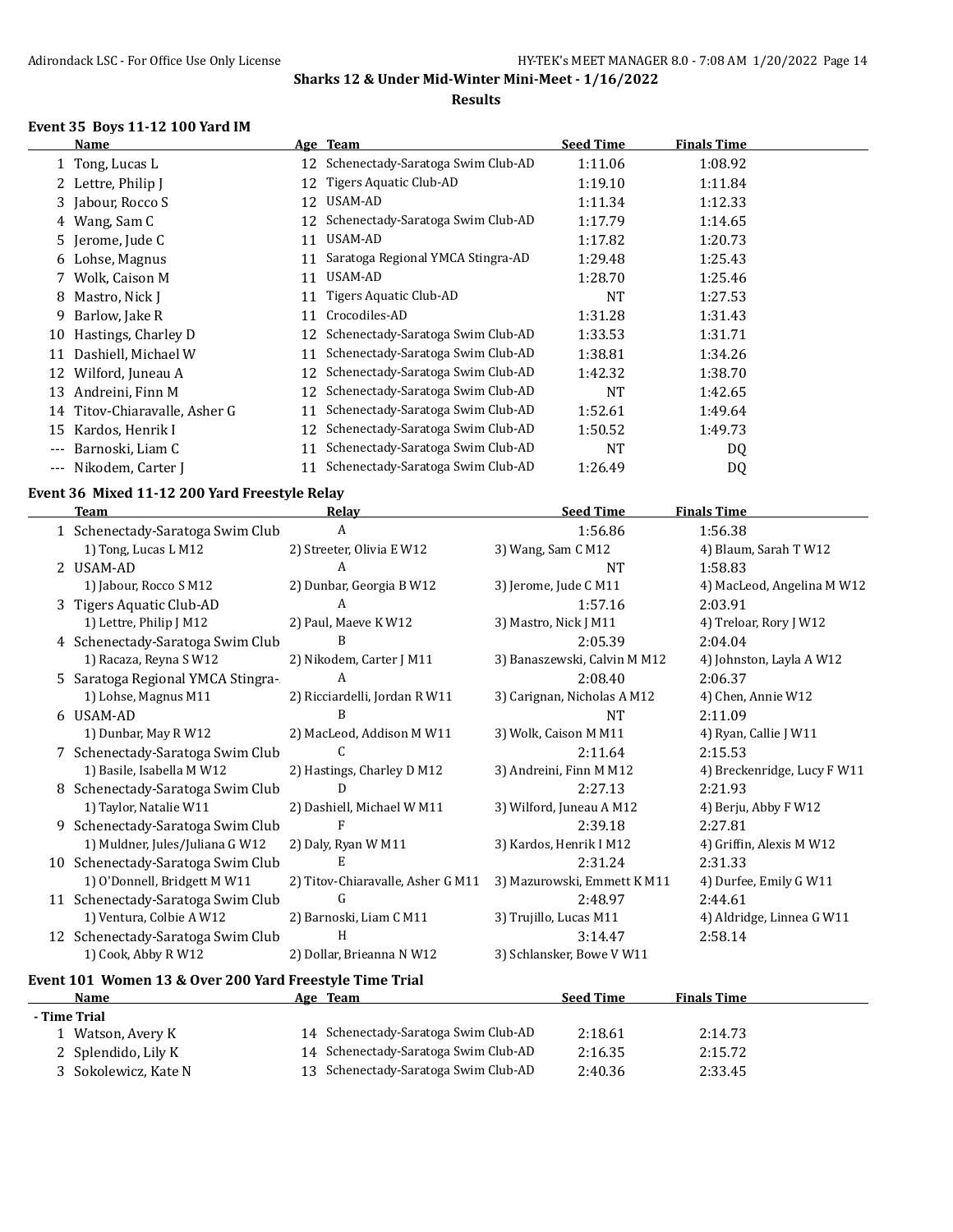**Results**

|   | Event 101 Men 13 & Over 200 Yard Freestyle Time Trial      |    |                                                                              |                  |                    |  |
|---|------------------------------------------------------------|----|------------------------------------------------------------------------------|------------------|--------------------|--|
|   | Name                                                       |    | Age Team                                                                     | <b>Seed Time</b> | <b>Finals Time</b> |  |
|   | - Time Trial                                               |    |                                                                              |                  |                    |  |
|   | 1 Jerome, Christian V                                      |    | 13 USAM-AD                                                                   | <b>NT</b>        | 1:53.70            |  |
|   | 2 Orcutt, Andrew T                                         |    | 14 USAM-AD                                                                   | NT               | 2:05.33            |  |
|   | 3 Splendido, Luke J                                        |    | 14 Schenectady-Saratoga Swim Club-AD                                         | 2:10.00          | 2:07.20            |  |
|   | 4 Epperson, Xhayne D                                       |    | 13 Schenectady-Saratoga Swim Club-AD                                         | 2:25.60          | 2:15.62            |  |
|   | Event 102 Women 13 & Over 50 Yard Freestyle Time Trial     |    |                                                                              |                  |                    |  |
|   | Name                                                       |    | Age Team                                                                     | <b>Seed Time</b> | <b>Finals Time</b> |  |
|   | - Time Trial                                               |    |                                                                              |                  |                    |  |
|   | 1 Tennyson, Val L                                          |    | 15 Schenectady-Saratoga Swim Club-AD                                         | 26.05            | 26.81              |  |
|   | 2 D'Amico, Rachael E                                       | 15 | Schenectady-Saratoga Swim Club-AD                                            | 26.80            | 28.56              |  |
|   | 3 Muldner, Marina A                                        | 13 | Schenectady-Saratoga Swim Club-AD                                            | 29.17            | 29.96              |  |
|   | 4 Krein, Ava M                                             |    | 15 Schenectady-Saratoga Swim Club-AD                                         | 29.79            | 30.51              |  |
| 5 | Kreig, Hannah M                                            |    | 16 Schenectady-Saratoga Swim Club-AD                                         | 30.00            | 31.00              |  |
|   | 6 Krein, Alanna R                                          |    | 15 Schenectady-Saratoga Swim Club-AD                                         | 30.59            | 31.51              |  |
|   | Event 103 Women 13 & Over 100 Yard Butterfly Time Trial    |    |                                                                              |                  |                    |  |
|   | Name                                                       |    | Age Team                                                                     | <b>Seed Time</b> | <b>Finals Time</b> |  |
|   | - Time Trial                                               |    |                                                                              |                  |                    |  |
|   | 1 Tennyson, Val L                                          |    | 15 Schenectady-Saratoga Swim Club-AD                                         | 1:06.12          | 1:08.56            |  |
|   | 2 Splendido, Lily K                                        |    | 14 Schenectady-Saratoga Swim Club-AD                                         | 1:13.92          | 1:09.27            |  |
|   | 3 Elsbree, Addison E                                       | 13 | Schenectady-Saratoga Swim Club-AD                                            | 1:14.19          | 1:13.05            |  |
|   | 4 Muldner, Marina A                                        | 13 | Schenectady-Saratoga Swim Club-AD                                            | 1:07.98          | 1:13.45            |  |
|   | 5 Krein, Alanna R                                          |    | 15 Schenectady-Saratoga Swim Club-AD                                         | 1:20.04          | 1:21.00            |  |
|   | Event 103 Men 13 & Over 100 Yard Butterfly Time Trial      |    |                                                                              |                  |                    |  |
|   | Name                                                       |    | Age Team                                                                     | <b>Seed Time</b> | <b>Finals Time</b> |  |
|   | - Time Trial                                               |    |                                                                              |                  |                    |  |
|   | 1 Orcutt, Andrew T                                         |    | 14 USAM-AD                                                                   | NT               | 1:07.19            |  |
|   | 2 Epperson, Xhayne D                                       |    | 13 Schenectady-Saratoga Swim Club-AD                                         | 1:06.26          | 1:09.46            |  |
|   | Event 104 Women 13 & Over 100 Yard Backstroke Time Trial   |    |                                                                              |                  |                    |  |
|   | Name                                                       |    | Age Team                                                                     | <b>Seed Time</b> | <b>Finals Time</b> |  |
|   | - Time Trial                                               |    |                                                                              |                  | 1:06.96            |  |
|   | 1 Tennyson, Val L                                          |    | 15 Schenectady-Saratoga Swim Club-AD<br>14 Schenectady-Saratoga Swim Club-AD | 1:05.98          |                    |  |
|   | 2 Watson, Avery K                                          |    |                                                                              | 1:09.37          | 1:08.21            |  |
| 3 | Krein, Ava M                                               |    | 15 Schenectady-Saratoga Swim Club-AD                                         | 1:12.79          | 1:14.12            |  |
|   | 4 Muldner, Marina A                                        |    | 13 Schenectady-Saratoga Swim Club-AD                                         | 1:13.86          | 1:17.12            |  |
|   | 5 Kreig, Hannah M                                          |    | 16 Schenectady-Saratoga Swim Club-AD                                         | 1:18.41          | 1:18.65            |  |
|   | 6 Sokolewicz, Kate N                                       |    | 13 Schenectady-Saratoga Swim Club-AD                                         | 1:20.70          | 1:19.32            |  |
|   | Event 105 Women 13 & Over 100 Yard Breaststroke Time Trial |    |                                                                              |                  |                    |  |
|   | Name                                                       |    | Age Team                                                                     | <b>Seed Time</b> | <b>Finals Time</b> |  |
|   | - Time Trial                                               |    |                                                                              |                  |                    |  |
|   | 1 D'Amico, Rachael E                                       |    | 15 Schenectady-Saratoga Swim Club-AD<br>Schenectady-Saratoga Swim Club-AD    | 1:22.20          | 1:23.13            |  |
|   | 2 Elsbree, Addison E                                       | 13 | Schenectady-Saratoga Swim Club-AD                                            | 1:25.09          | 1:27.40            |  |
|   | 3 Kreig, Hannah M                                          | 16 |                                                                              | 1:32.05          | 1:29.29            |  |
|   | 4 Sokolewicz, Kate N                                       |    | 13 Schenectady-Saratoga Swim Club-AD                                         | 1:32.48          | 1:29.47            |  |
|   | Event 106 Women 13 & Over 100 Yard Freestyle Time Trial    |    |                                                                              |                  |                    |  |
|   | Name                                                       |    | Age Team                                                                     | <b>Seed Time</b> | <b>Finals Time</b> |  |
|   | - Time Trial                                               |    |                                                                              |                  |                    |  |
|   | 1 Tennyson, Val L                                          |    | 15 Schenectady-Saratoga Swim Club-AD                                         | 58.07            | 1:00.71            |  |